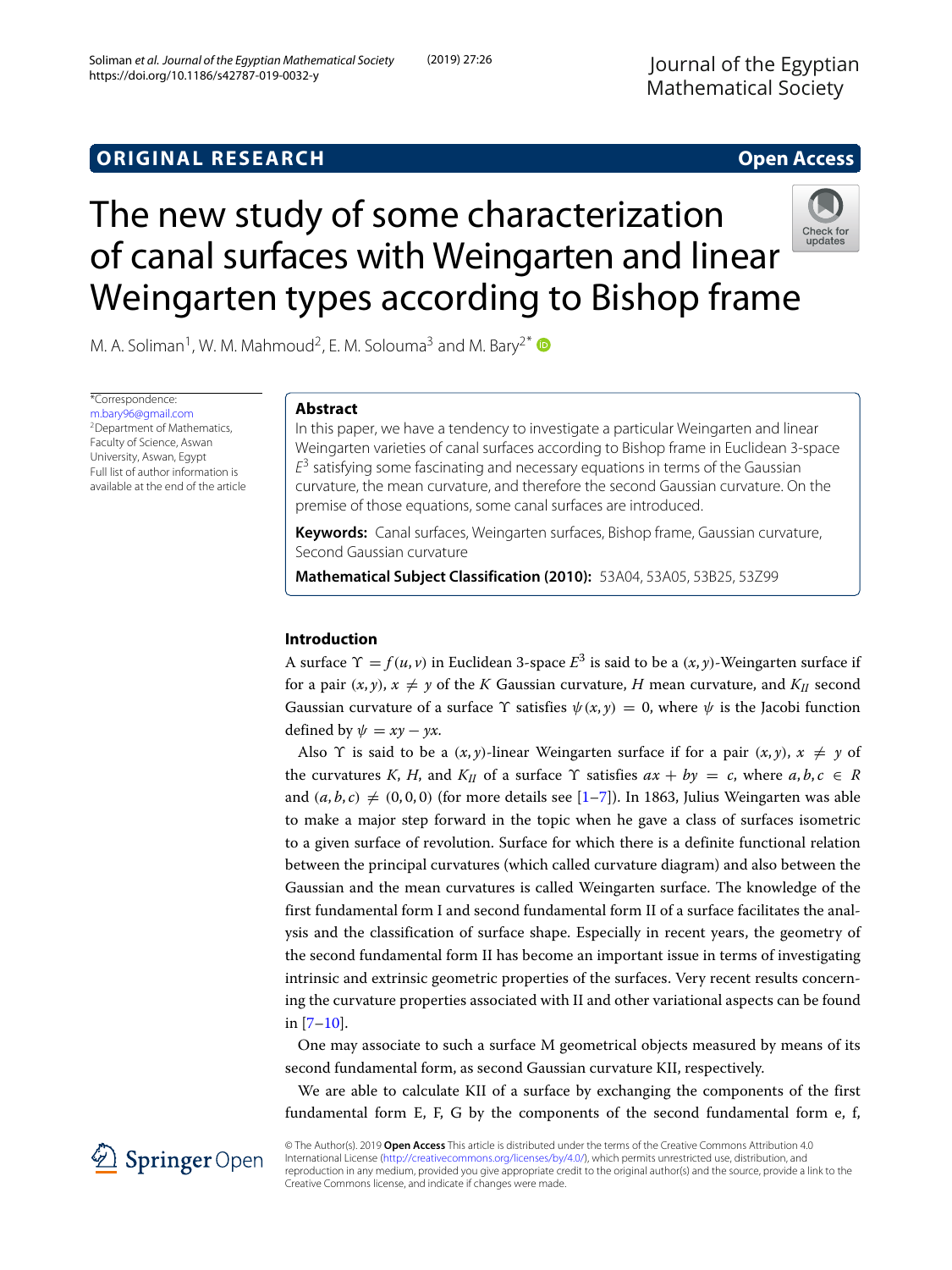g severally in Brioschi formula that is given by Francesco Brioschi within the years of 1800s.

Identification of the curvatures associated with the second elementary variety of a surface opened a door to the analysis of the new categories of Weingarten surfaces. Since the center of the last century, many geometers have studied Weingarten surfaces and linear Weingarten surfaces and obtained several attention-grabbing and valuable results [\[11](#page-16-3)-13].

The  $(x, y)$ -Weingarten and  $(x, y)$ -linear Weingarten canal surfaces are a classical topic in differential geometry, as introduced by [\[14,](#page-16-5) [15\]](#page-16-6).

The surface theory has been a preferred topic for several researchers in many aspects. Besides using curves and surfaces, canal surfaces are the foremost well-liked in pc-aided geometric style such as planning models of internal and external organs, getting ready of terrain infrastructures, constructing of mixing surfaces, reconstructing of shape, and robotic path designing [\[16,](#page-16-7) [17\]](#page-16-8).

In this work, we study the  $(x, y)$ -Weingarten and  $(x, y)$ -linear Weingarten canal surfaces reference to Bishop frame in Euclidian 3-space that satisfy all the surfaces under consideration are assumed to be smooth, regular, and topologically connected unless generally expressed. In the ["Geometric preliminaries"](#page-1-0) section, we clarify the basic conception of the Frenet frame and Bishop frame in the Euclidean 3-space  $E<sup>3</sup>$ ; also we give the parametric equation of the canal surface that will be used during this work. The ["Canal surface](#page-2-0) [according to Bishop frame in](#page-2-0)  $E^{3n}$  section is precise to prepare some fundamental facts about the first, second, and third fundamental forms, the Gaussian curvature, the mean curvature, and the second Gaussian curvature, in the " $(x, y)$ [-Weingarten canal surface](#page-6-0) [according to Bishop frame in](#page-6-0)  $E^{3n}$  and " $(x, y)$ [-linear Weingarten canal surface according](#page-9-0) [to Bishop frame in](#page-9-0)  $E^{3}$ " sections, the  $(x, y)$ -Weingarten and  $(x, y)$ -linear Weingarten canal surfaces are discussed.

## <span id="page-1-0"></span>**Geometric preliminaries**

Let  $\lambda$  :  $I \rightarrow E^3$  be a unit speed curve parameterized by arc length *u*, denote  ${T(u), N(u), B(u)}$  the moving Frenet frame along the curve  $\lambda(u)$ . Then, with the first and second curvatures,  $\kappa$  and  $\tau$  respectively, the Frenet formulas are given by [\[18,](#page-16-9) [19\]](#page-16-10)

$$
\begin{pmatrix} T'(u) \\ N'(u) \\ B'(u) \end{pmatrix} = \begin{pmatrix} 0 & \kappa(u) & 0 \\ -\kappa(u) & 0 & \tau(u) \\ 0 & \tau(u) & 0 \end{pmatrix} \begin{pmatrix} T(u) \\ N(u) \\ B(u) \end{pmatrix}, \tag{1}
$$

where  $\langle T(u), T(u) \rangle = \langle N(u), N(u) \rangle = \langle B(u), B(u) \rangle = 1$  and  $\langle T(u), N(u) \rangle = 1$  $\langle T(u), B(u) \rangle = \langle N(u), B(u) \rangle = 0.$ 

The Bishop frame or parallel transport frame is an alternative approach to defining a moving frame that is well defined even when the curve has vanishing second derivative [\[20,](#page-16-11) [21\]](#page-16-12).

Let us consider the Bishop frame  $\{T(u), P(u), M(u)\}$  of the curve  $\lambda(u)$  in the Euclidean 3-space  $E^3$ . In the residue,  $T(u)$  is the unit tangent,  $P(u)$  is the unit normal, and  $M(u)$  is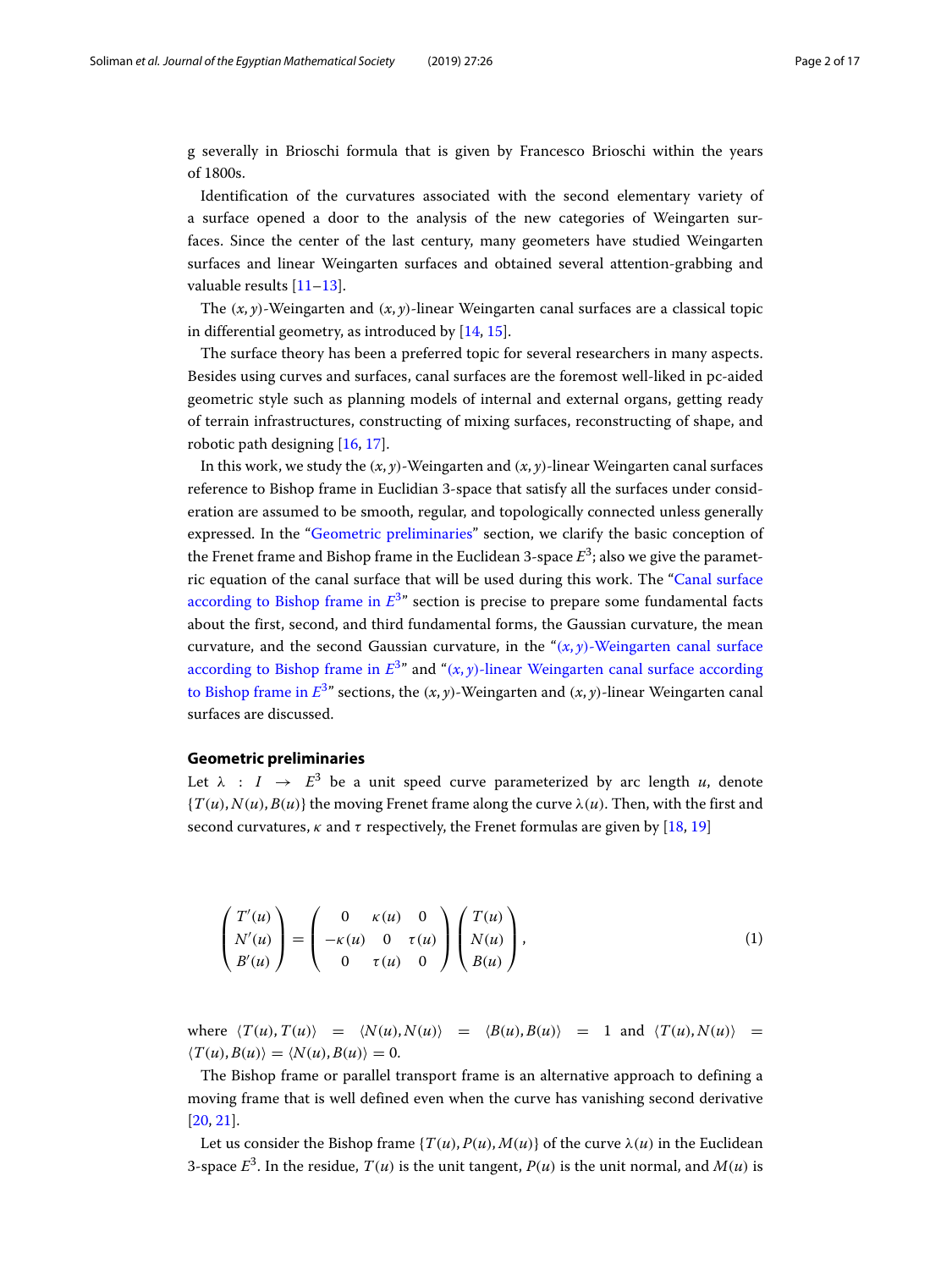<span id="page-2-1"></span>the unit binormal vector respectively. The Bishop frame  $\{T(u), P(u), M(u)\}$  is expressed as [\[21,](#page-16-12) [22\]](#page-16-13).

$$
\begin{pmatrix} T'(u) \\ P'(u) \\ M'(u) \end{pmatrix} = \begin{pmatrix} 0 & k_1(u) & k_2(u) \\ -k_1(u) & 0 & 0 \\ -k_2(u) & 0 & 0 \end{pmatrix} \begin{pmatrix} T(u) \\ P(u) \\ M(u) \end{pmatrix},
$$
(2)

where  $\langle T(u), T(u) \rangle = \langle P(u), P(u) \rangle = \langle M(u), M(u) \rangle = 1$  and  $\langle T(u), P(u) \rangle = 1$  $\langle T(u), M(u) \rangle = \langle P(u), M(u) \rangle = 0$ . Here, we shall call  $k_1(u)$  and  $k_2(u)$  as Bishop curvatures. The relation matrix may be expressed as

$$
\begin{pmatrix} T(u) \\ P(u) \\ M(u) \end{pmatrix} = \begin{pmatrix} 1 & 0 & 0 \\ 0 & \cos v(u) & -\sin v(u) \\ 0 & \sin v(u) & \cos v(u) \end{pmatrix} \begin{pmatrix} T(u) \\ N(u) \\ B(u) \end{pmatrix},
$$
(3)

where

$$
v(u) = \arctan\left(\frac{k_2}{k_1}\right); k_1 \neq 0,
$$
  

$$
\tau(u) = -\frac{dv(u)}{du},
$$
  

$$
\kappa(u) = \sqrt{k_1^2(u) + k_2^2(u)},
$$

and

<span id="page-2-2"></span>
$$
k_1(u) = \kappa(u) \cos \nu(u),
$$
  

$$
k_2(u) = \kappa(u) \sin \nu(u).
$$

The envelope of a 1-parameter family  $u \to S^2(u)$  of spheres in  $E^3$  is called a canal surface. The curve  $\alpha(u)$  formed by the centers of the spheres is called the center or spine curve of the canal surface. The radius of the canal surface is the function *r* such that *r*(*u*) is the radial of the sphere  $S^2(u)$ . Then, the canal surface  $\Upsilon$  can be formed as follows:

$$
f(u,v) = \alpha(u) + r(u) \left( -r'(u) \frac{r'(u)}{\|r'(u)\|^2} + \sqrt{\frac{1 - (r'(u))^2}{\|r'(u)\|}} \left( -\cos(v)N(u) + \sin(v)B(u) \right) \right). \tag{4}
$$

Suppose the center curve of the canal surface  $\Upsilon$  is a unit speed curve  $\alpha : (a, b) \to E^3$ with non-zero curvature. Then, the canal surface can be parametrized by the mapping

$$
f(u,v) = \alpha(u) + r(u) \left( -r'(u) T(u) + \sqrt{1 - (r'(u))^2} \Big( -\cos(v) N(u) + \sin(v) B(u) \Big) \right).
$$
\n(5)

## **Canal surface according to Bishop frame in** *E***<sup>3</sup>**

<span id="page-2-0"></span>Consider a canal surface υ according to Bishop frame in *E*<sup>3</sup> taking the following form

$$
f(u,v) = \alpha(u) + r(u) \left( -r'(u) T(u) + \sqrt{1 - (r'(u))^2} \Big( -\cos(v) P(u) + \sin(v) M(u) \Big) \right).
$$
\n(6)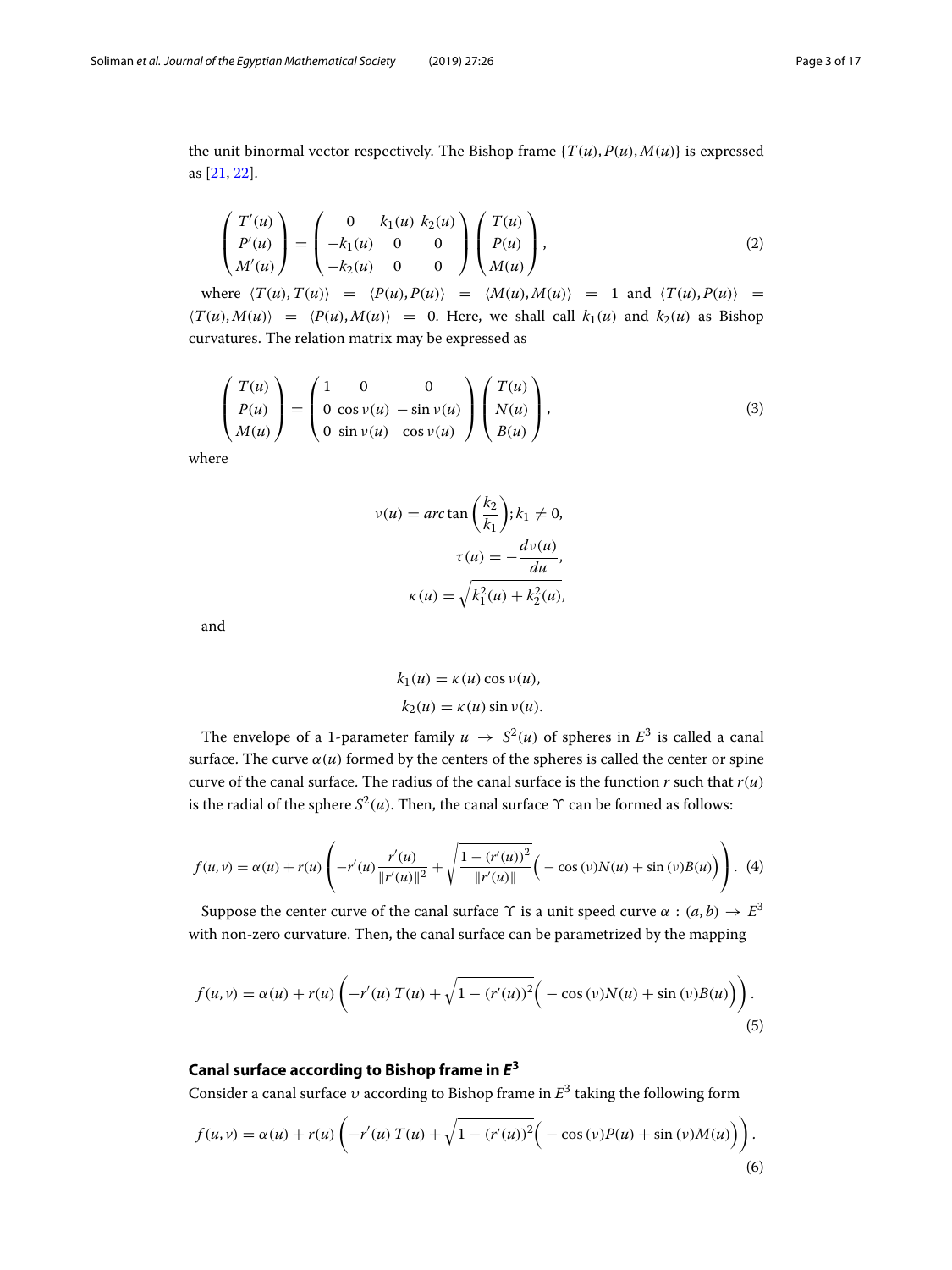where the center curve of a canal surface is a unit speed curve  $\alpha$  :  $(a, b) \rightarrow E^3$ . For subsequent use, we give some basic conclusions by direct calculations. By using Eqs. [\(2\)](#page-2-1) and [\(6\)](#page-2-2), and we may assume that  $\alpha'(u) = T(u)$  and  $r'(u) = -\cos\theta$  for some smooth function  $\theta = \theta(u)$ , then we have

$$
f_u(u,v) = f_u^1(u,v) T(u) + f_u^2(u,v) P(u) + f_u^3(u,v) M(u),
$$
\n(7)

where

$$
f_u^1(u, v) = \sin \theta \left( \sin \theta + r(k_1 \cos v - k_2 \sin v - \theta') \right),
$$
  
\n
$$
f_u^2(u, v) = \cos \theta \left( \cos v \sin \theta + r(k_1 - \theta' \cos v) \right),
$$
  
\n
$$
f_u^3(u, v) = \cos \theta \left( \sin v \sin \theta - r(k_2 + \theta' \sin v) \right).
$$

<span id="page-3-1"></span>Then

$$
f_{\nu}(u,\nu) = f_{\nu}^{1}(u,\nu) T(u) + f_{\nu}^{2}(u,\nu) P(u) + f_{\nu}^{3}(u,\nu) M(u), \qquad (8)
$$

where  $f_v^1(u, v) = 0$ ,  $f_v^2(u, v) = r \sin v \sin \theta$  and  $f_v^3(u, v) = r \cos v \sin \theta$ . Then, the quantities of the first fundamental form are given by

<span id="page-3-0"></span>
$$
E = \sin^2 \theta \left(\sin \theta + r(k_1 \cos \nu - k_2 \sin \nu - \theta')\right)^2 + \cos^2 \theta \left(\cos \nu \sin \theta + r(k_1 - \theta' \cos \nu)\right)^2 + \cos^2 \theta \left(\sin \nu \sin \theta - r(k_2 + \theta' \sin \nu)\right)^2,
$$
  

$$
F = r^2 \sin \theta \cos \theta (k_1 \sin \nu + k_2 \cos \nu),
$$
  

$$
G = r^2 \sin^2 \theta.
$$
 (9)

Equation [\(9\)](#page-3-0) leads to  $EG - F^2 = r^2 \sin^2 \theta \left( \sin \theta + r(k_1 \cos \nu - k_2 \sin \nu - \theta') \right)^2$ . From Eqs. [\(2\)](#page-2-1) and [\(8\)](#page-3-1), the unit normal vector field to  $\Upsilon$  according to Bishop frame in  $E^3$  is given by

$$
n = \frac{f_u(u, v) \times f_v(u, v)}{\|f_u(u, v) \times f_v(u, v)\|},
$$

where

$$
f_u(u, v) \times f_v(u, v) = r \sin \theta \cos \theta \left( \sin \theta + r(k_1 \cos v - k_2 \sin v - \theta') \right) T(u)
$$
  
-r cos v sin<sup>2</sup>  $\theta \left( \sin \theta + r(k_1 \cos v - k_2 \sin v - \theta') \right) P(u)$   
+r sin v sin<sup>2</sup>  $\theta \left( \sin \theta + r(k_1 \cos v - k_2 \sin v - \theta') \right) M(u),$ 

$$
||f_u(u,v) \times f_v(u,v)|| = r \sin \theta \left( \sin \theta + r(k_1 \cos v - k_2 \sin v - \theta') \right).
$$

Then

$$
n = \cos \theta \ T(u) - \cos \nu \sin \theta \ P(u) + \sin \nu \sin \theta \ M(u).
$$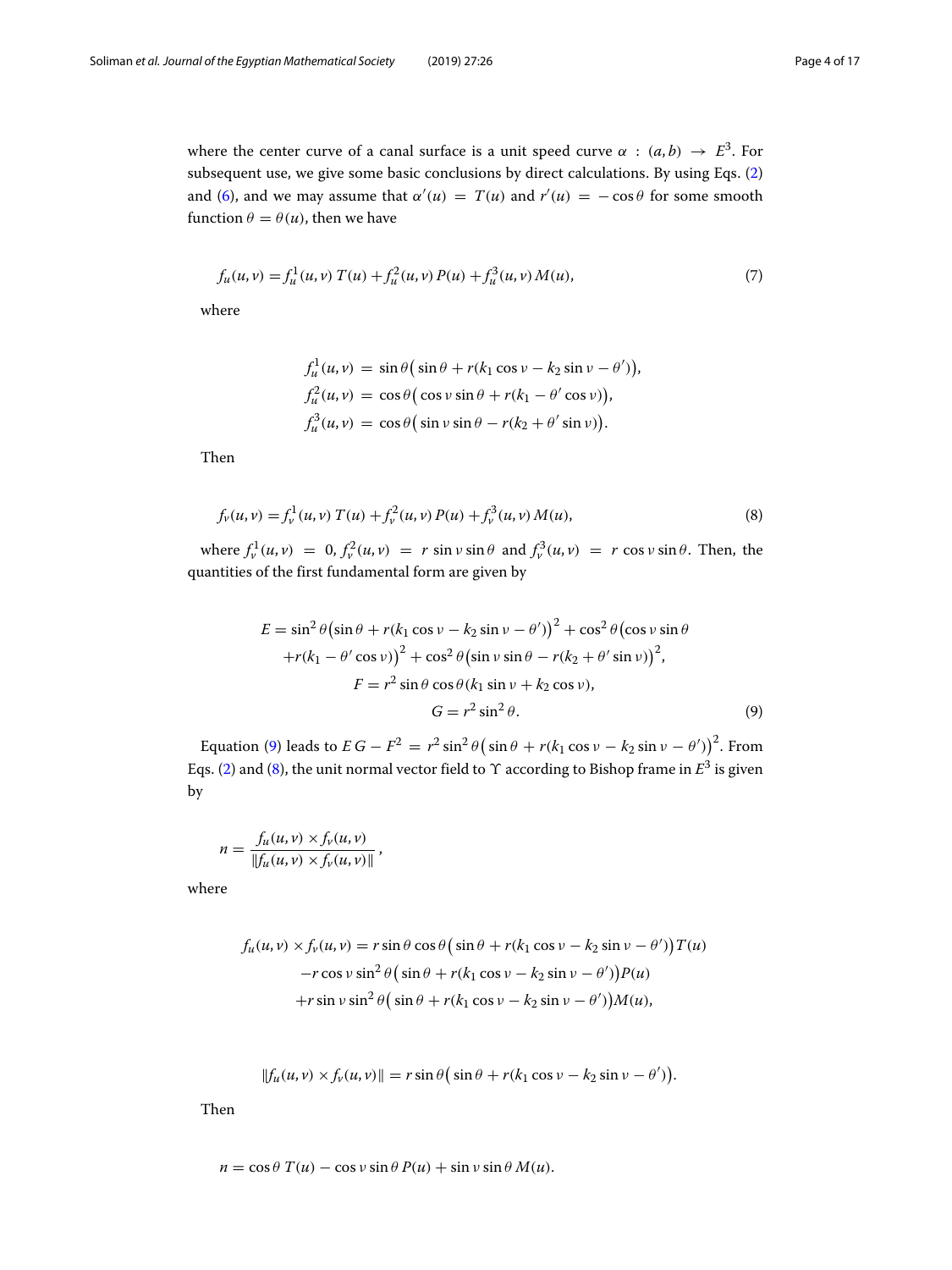Moreover, we have

$$
n_u = \sin \theta (k_1 \cos \nu - k_2 \sin \nu - \theta') T(u) + \cos \theta (k_1 - \theta' \cos \nu) P(u)
$$

$$
+ \cos \theta (k_2 + \theta' \sin \nu) M(u),
$$

$$
n_v = \sin \nu \sin \theta P(u) + \cos \nu \sin \theta M(u).
$$

Then, the quantities of the second fundamental form are obtained by

<span id="page-4-0"></span>
$$
L = -\sin^2\theta\left(\sin\theta + r(k_1\cos v - k_2\sin v - \theta')\right)(k_1\cos v - k_2\sin v - \theta')
$$
  
\n
$$
-\cos^2\theta\left(k_1 - \theta'\cos v\right)\left(\cos v\sin\theta + r(k_1 - \theta'\cos v)\right)
$$
  
\n
$$
-\cos^2\theta\left(k_2 + \theta'\sin v\right)\left(-\sin v\sin\theta + r(k_2 + \theta'\sin v)\right),
$$
  
\n
$$
M = -r\sin\theta\cos\theta\left(k_1\sin v + k_2\cos v\right),
$$
  
\n
$$
N = -r\sin^2\theta.
$$
 (10)

The quantities of the third fundamental form are given by

<span id="page-4-1"></span>
$$
e = \sin^2 \theta \left( -k_1 \cos \nu + k_2 \sin \nu + \theta' \right) + \cos^2 \theta \left( k_1 - \theta' \cos \nu \right)^2 + \cos^2 \theta \left( k_2 + \theta' \sin \nu \right)^2,
$$
  

$$
f = \sin \theta \cos \theta \left( k_1 \sin \nu + k_2 \cos \nu \right),
$$
  

$$
g = \sin^2 \theta.
$$
 (11)

From Eqs.  $(9)$ ,  $(10)$  and  $(11)$ , we have the following lemma.

<span id="page-4-3"></span>**Lemma 1** *The first, the second, and the third fundamental forms of canal surfaces according to Bishop frame in E*<sup>3</sup> *satisfy*

$$
L = \frac{E - p}{-r}, M = \frac{F}{-r}, N = \frac{G}{-r}, e = \frac{L - q}{-r}, f = \frac{M}{-r}, g = \frac{N}{-r},
$$
(12)

*and*

<span id="page-4-4"></span><span id="page-4-2"></span>
$$
p = \sin \theta \left( \sin \theta + r(k_1 \cos \nu - k_2 \sin \nu - \theta') \right) = \sin^2 \theta - r q,
$$
  

$$
q = \sin \theta \left( -k_1 \cos \nu + k_2 \sin \nu + \theta' \right).
$$
 (13)

<span id="page-4-6"></span>From Eq. [\(12\)](#page-4-2), we see that  $p \neq 0$  everywhere. From Lemma [1,](#page-4-3) the Gaussian curvature *K* and the mean curvature *H* of canal surface  $\Upsilon$  according to Bishop frame in  $E^3$  are given by

<span id="page-4-5"></span>
$$
K = \frac{LN - M^2}{EG - F^2} = \frac{-q}{rp},\tag{14}
$$

$$
H = \frac{EN - 2FM + GL}{2(EG - F^2)} = \frac{(2p - \sin^2 \theta)}{2r^2 p^2}.
$$
\n(15)

The definition of the second Gaussian curvature is as follows: see [\[9\]](#page-16-14).

$$
K_{II} = \frac{1}{(LN - M^2)^2} \left\{ \begin{vmatrix} -\frac{1}{2}L_{\nu\nu} + M_{\mu\nu} & \frac{1}{2}L_{\mu} & M_{\mu} - \frac{1}{2}L_{\nu} \\ M_{\nu} - \frac{1}{2}N_{\mu} & L & M \\ \frac{1}{2}N_{\nu} & M & N \end{vmatrix} - \begin{vmatrix} 0 & \frac{1}{2}L_{\nu} & \frac{1}{2}N_{\mu} \\ \frac{1}{2}L_{\nu} & L & M \\ \frac{1}{2}N_{\mu} & M & N \end{vmatrix} \right\}.
$$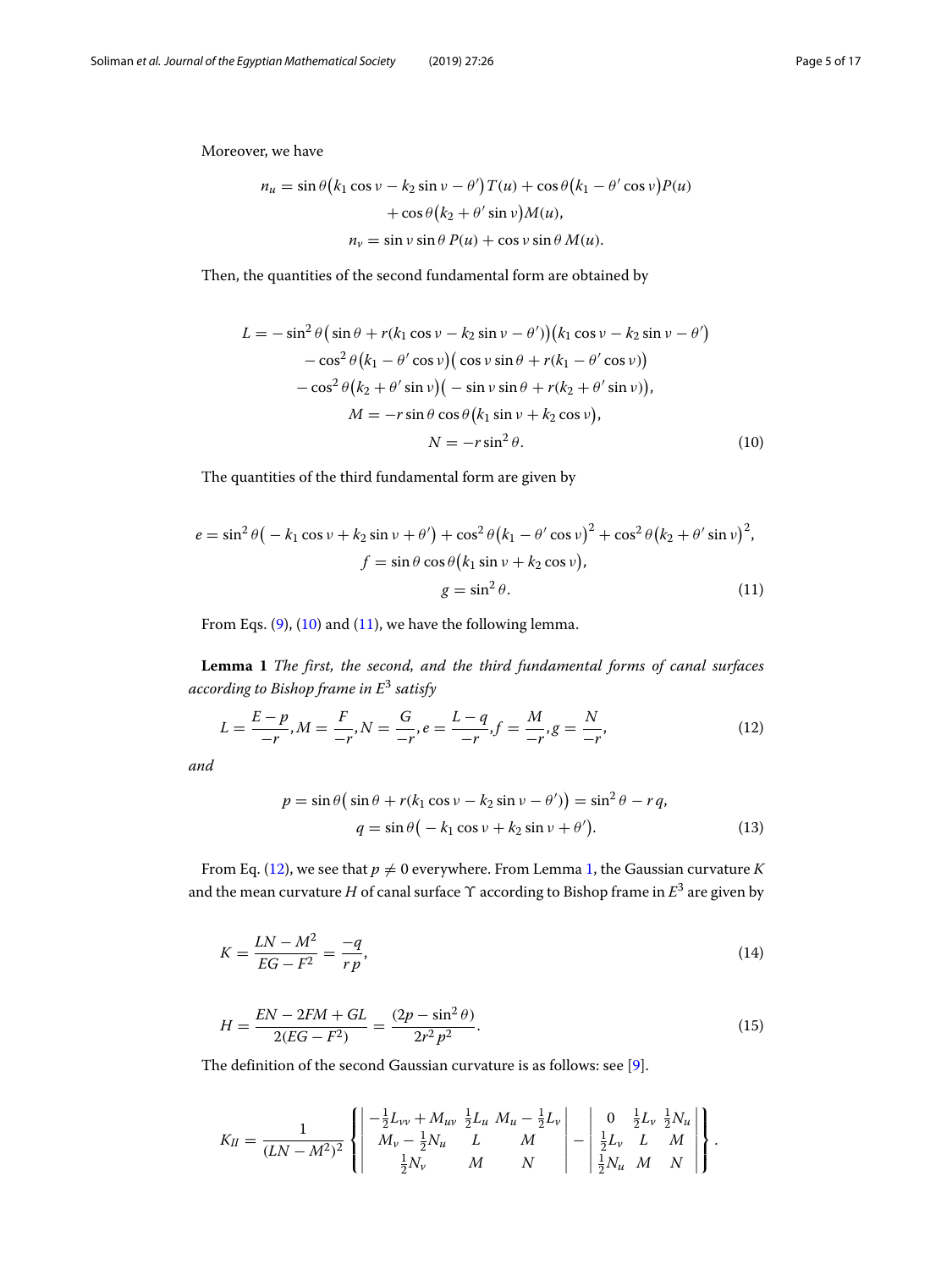<span id="page-5-0"></span>From Eq. [\(12\)](#page-4-2), the second Gaussian curvature  $K_{II}$  of  $\Upsilon$  can be written as

$$
K_{II} = \frac{-1}{2048(r^2p^2q^2)} \sum_{i=0,j=-6}^{6} \sin \theta \Big( \xi_{i,j} \cos(i\nu+j\theta) + \eta_{i,j} \sin(i\nu+j\theta) \Big). \tag{16}
$$

As we will see, it is not necessary to give the (long) expression of *KII* but only the coefficients of higher order for the trigonometric functions.

Also, from Eq.  $(13)$ , we have

$$
r^2 p^2 q^2 = r^2 \sin^4 \theta \left( \sin \theta + r \left( k_1 \cos \nu - k_2 \sin \nu - \theta' \right) \right)^2. \tag{17}
$$

From Eqs.  $(15)$ ,  $(16)$ , and  $(17)$ , we have the following theorem

**Theorem 1** *The mean curvature H and the second Gaussian curvature KII of nondevelopable canal surface*  $\Upsilon = f(u, v)$  *according to Bishop frame in E<sup>3</sup> satisfy* 

<span id="page-5-5"></span><span id="page-5-1"></span>
$$
K_{II} = H + \frac{B}{2r^2p^2q^2},\tag{18}
$$

*where*

<span id="page-5-4"></span>
$$
B = \frac{-1}{1024} \sum_{i=0,j=-6}^{6} \sin \theta \left( \gamma_{i,j} \cos (iv + j\theta) + \delta_{i,j} \sin (iv + j\theta) \right),
$$
 (19)

*with coefficients*  $\gamma_{i,j}$  *and*  $\delta_{i,j}$  *are given.* 

*As the same scheme of the above Lemma, we will write only the coefficients of higher order for the trigonometric functions in the expression of B.*

Next, we can compute the partial derivatives of the Gaussian curvature *K*, the mean curvature *H*, and the second Gaussian curvature  $K_{II}$  of canal surface  $\Upsilon = f(u, v)$  according to Bishop frame in  $E<sup>3</sup>$  for later use in the following section. From Eqs. [\(14\)](#page-4-6) and [\(15\)](#page-4-5), we have

<span id="page-5-2"></span>
$$
K_{u} = \frac{1}{r^{2}p^{2}} \sin^{2} \theta \left( -2r' k_{1}^{2} \cos^{2} \nu - 2rr' k_{2}^{2} \sin^{2} \nu + r' \theta' \sin \theta + r \theta'^{2} \cos \theta - 2rr' \theta'^{2} \right.
$$
  
\n
$$
+ k_{2} \sin \nu (r \theta' \cos \theta + r' (\sin \theta - 4r \theta')) + k_{1} \cos \nu \left( -r' \theta' \cos \theta - r' \sin \theta \right)
$$
  
\n
$$
+ 4rr' (k_{2} \sin \nu + \theta')) + rk'_{1} \cos \nu \sin \theta - rk'_{2} \sin \nu \sin \theta - r \theta'' \sin \theta ),
$$
  
\n
$$
K_{v} = \frac{-1}{rp^{2}} \sin^{3} \theta \left( k_{1} \sin \nu + k_{2} \cos \nu \right).
$$
 (20)

<span id="page-5-3"></span>
$$
H_u = \frac{r'}{r^3 p^3} \sin^2 \theta \Big( \Big( k_1 \cos \nu - k_2 \sin \nu - \theta' \Big) \Big( \sin \theta + 2r(k_1 \cos \nu - k_2 \sin \nu - \theta' \Big) \Big) - \frac{1}{r^2 p^3} \sin^3 \theta \Big( \Big( k_1 \cos \nu - k_2 \sin \nu - \theta' \Big) \Big( \sin \theta + 2r(k_1 \cos \nu - k_2 \sin \nu - \theta' \Big) \Big) \times \sin^3 \theta \Big( r'(k_1 \cos \nu - k_2 \sin \nu - \theta') + \theta' \cos \theta + r(k'_1 \cos \nu - k'_2 \sin \nu - \theta' \Big) + \frac{1}{2r^2 p^2} \sin^4 \theta \Big( k_1 \cos \nu - k_2 \sin \nu - \theta' \Big) \Big( 2r'(k_1 \cos \nu - k_2 \sin \nu - \theta') + \theta' \cos \theta + 2r(k'_1 \cos \nu - k'_2 \sin \nu - \theta'') \Big) + \frac{1}{2r^2 p^2} \sin^3 \theta \Big( \sin \theta \Big( k_1 \sin \nu + k_2 \cos \nu \Big) \Big( \sin \theta + 2r(k_1 \cos \nu - k_2 \sin \nu - \theta' \Big) \Big),
$$

$$
H_{\nu} = \frac{1}{2r^2p^3} \sin^4 \theta \Big( \big( k_1 \sin \nu + k_2 \cos \nu \big) \big( \sin \theta + 3r(k_1 \cos \nu - k_2 \sin \nu - \theta') \big) \Big). \tag{21}
$$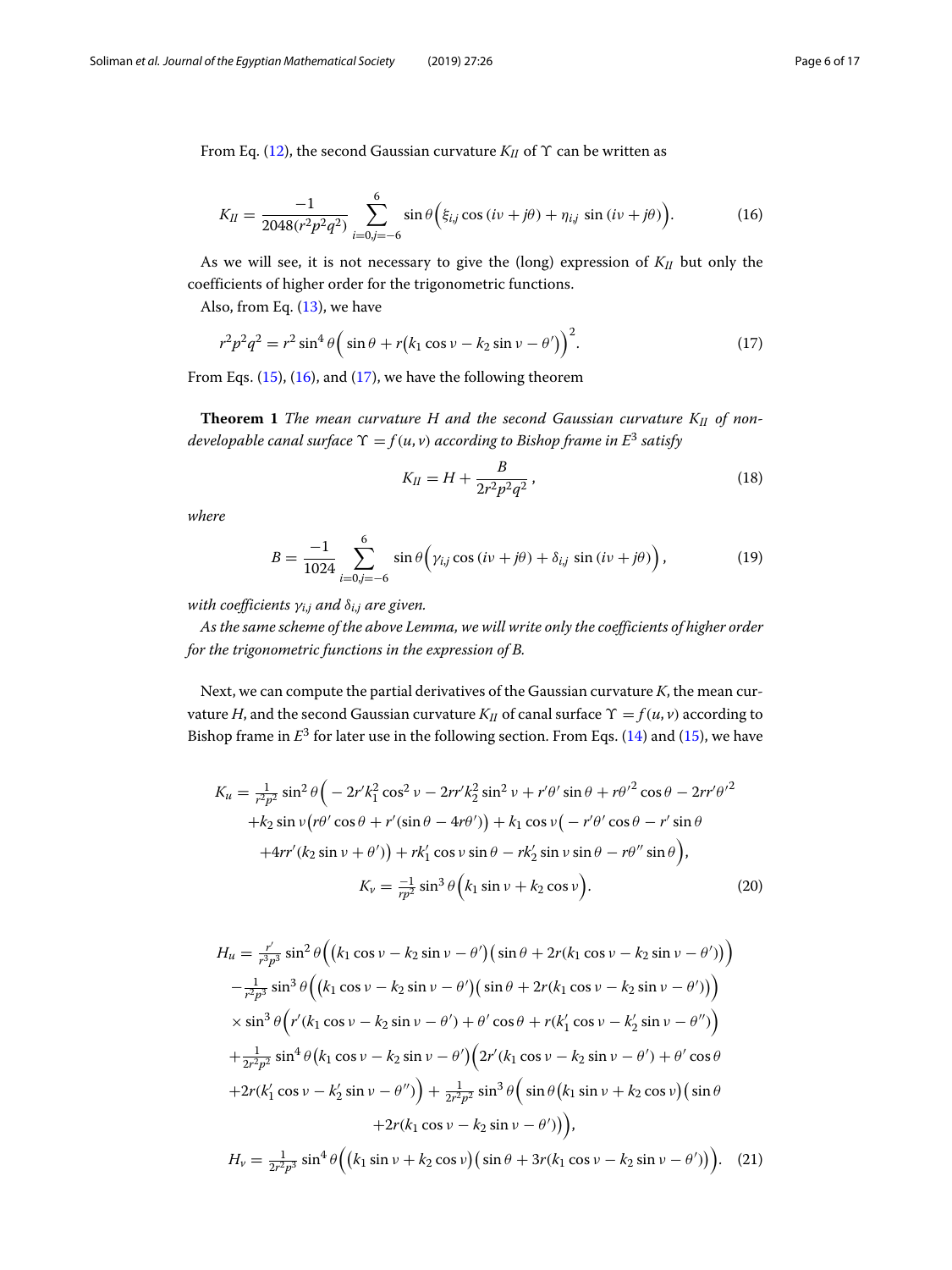<span id="page-6-2"></span>
$$
(K_{II})_u = H_u + \frac{1}{2r^4p^4q^4} \left\{ \left( r^2p^2q^2 \right) \frac{\partial B}{\partial u} - B \frac{\partial \left( r^2p^2q^2 \right)}{\partial u} \right\},\
$$

$$
(K_{II})_\nu = H_\nu + \frac{1}{2r^4p^4q^4} \left\{ \left( r^2p^2q^2 \right) \frac{\partial B}{\partial \nu} - B \frac{\partial \left( r^2p^2q^2 \right)}{\partial \nu} \right\}.
$$

$$
(22)
$$

$$
\frac{\partial B}{\partial u} = \frac{-1}{2048} \sum_{i=0,j=-6}^{6} \left\{ \begin{array}{l} \left( (j\theta'\delta_{i,j} + \gamma_{i,j'})\sin\theta + \theta'\gamma_{i,j}\cos\theta \right)\cos\left(i\nu + j\theta\right) \\ \left( (-j\theta'\gamma_{i,j} + \delta_{i,j'})\sin\theta + \theta'\delta_{i,j}\cos\theta \right)\sin\left(i\nu + j\theta\right) \end{array} \right\}
$$

<span id="page-6-4"></span>
$$
\frac{\partial B}{\partial \nu} = \frac{-1}{2048} \sum_{i=0,j=-6}^{6} \left( \left( i \delta_{i,j} \sin \theta \right) \cos \left( i \nu + j \theta \right) - \left( i \gamma_{i,j} \sin \theta \right) \sin \left( i \nu + j \theta \right) \right). \tag{23}
$$

<span id="page-6-3"></span>
$$
\frac{\partial (r^2 p^2 q^2)}{\partial u} = r \sin^3 \theta \left( \sin \theta + r(k_1 \cos \nu - k_2 \sin \nu - \theta') \right) (k_1 \cos \nu - k_2 \sin \nu - \theta') \left( -r' \theta' + r' \theta' \cos 2\theta - 3r \theta'^2 \sin 2\theta + 4rr' \theta'^2 \sin \theta + 4r^2 \theta'^3 \cos \theta' \right)
$$
  
+4r k<sub>1</sub><sup>2</sup> cos \nu (r' sin \theta + r \theta' cos \theta) + 4r k<sub>2</sub><sup>2</sup> sin<sup>2</sup> \nu (r' sin \theta + r \theta' cos \theta) - r \theta''  
+r \theta'' cos 2\theta + 4r^2 \theta' \theta'' sin \theta + 2k\_1 \cos \nu (r' sin \theta (sin \theta - 4r(\theta' + k\_2 \sin \theta)))  
-r(-\theta' cos \theta (3 sin \theta - 4r k\_2 sin \nu) + 4r \theta'^2 cos \theta + 2r \theta'' sin \theta))  
+k\_2 sin \nu (2r' sin \theta (sin \theta - 4r \theta' + r(-3\theta' sin 2\theta  
+8r \theta'^2 cos \theta + 4r \theta'' sin \theta))),  
(3.3.9)

$$
\frac{\partial (r^2 p^2 q^2)}{\partial v} = r^2 \sin^4 \theta \left( k_1 \sin v + k_2 \cos v \right) \left( -k_1 \cos v + k_2 \sin v + \theta' \right) \left( 2 \sin^2 \theta + 6r \sin \theta \left( k_1 \cos v - k_2 \sin v - \theta' \right) + 4r^2 \left( -k_1 \cos v + k_2 \sin v + \theta' \right)^2 \right). \tag{24}
$$

## $(x, y)$ -Weingarten canal surface according to Bishop frame in  $E^3$

<span id="page-6-0"></span>In this section, we study the  $(x, y)$ -Weingarten canal surface.

**Theorem 2** *A canal surface*  $\Upsilon = f(u, v)$  *according to Bishop frame in*  $E^3$  *is a*  $(K, H)$ -*Weingarten canal surface if and only if it is a tube or a surface of revolution.*

<span id="page-6-1"></span>*Proof* A (*K*, *H*)-Weingarten canal surface Υ satisfies Jacobi equation

$$
H_u K_v = H_v K_u. \tag{25}
$$

$$
\Box
$$

From Eqs.  $(20)$  and  $(21)$ , we have

$$
-\frac{r' \sin^2 \theta (k_1 \sin \nu k_2 \cos \nu) (-k_1 \cos \nu + k_2 \sin \nu + \theta')}{2r^4 (\sin \theta + r(k_1 \cos \nu - k_2 \sin \nu - \theta'))^4},
$$
  

$$
\frac{r'(1 - r'^2)}{2r^2 p} K_v K.
$$
 (26)

We assume that  $K_v \neq 0$ ,  $K \neq 0$ . Then  $r' = 0$ ; thus, the canal surface  $\Upsilon$  is a tube. On the contrary, if  $\Upsilon$  is a surface of revolution (i.e.,  $\kappa = 0 \Rightarrow k_1 = k_2 = 0$ ), then from Eqs.  $(13)$ – $(15)$ , we have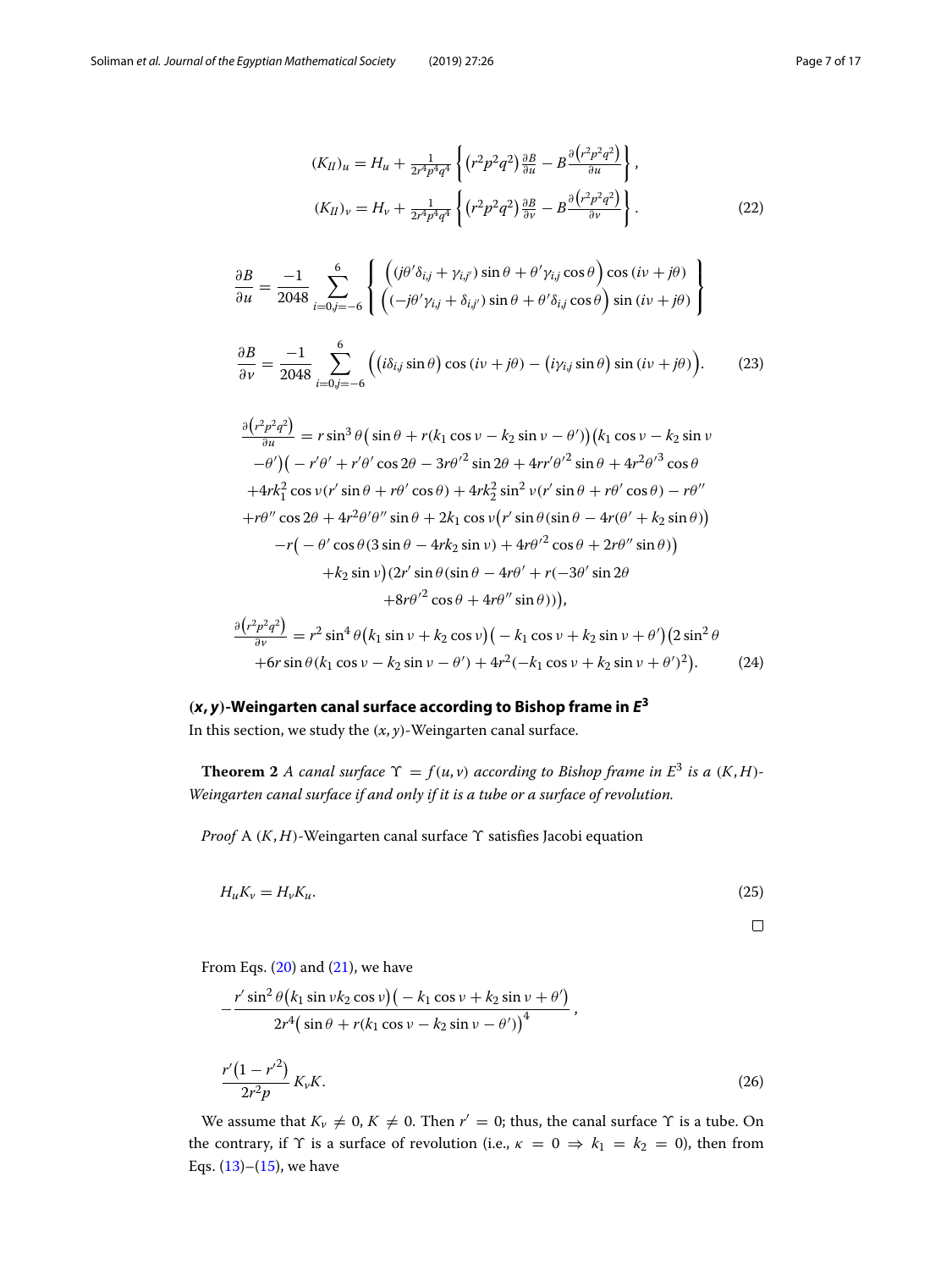<span id="page-7-3"></span>
$$
K = \frac{-r''}{r(1 - r'^2 - rr'')},
$$
  
\n
$$
H = \frac{r''(1 - r'^2 - 2rr'')}{2r^2(1 - r'^2 - rr'')^2}.
$$
\n(27)

Thus, the partial derivatives of *K* and *H* are given by

<span id="page-7-0"></span>
$$
K_{u} = \frac{-r'r''(-1+r'^{2}+4rr'') + rr'''}{r^{2}(-1+r'^{2}+rr'')} ,
$$
  
\n
$$
H_{u} = \frac{2r'r''((1-r'^{2})^{2}+4rr''(-1+r'^{2})+6r^{2}r'^{2})-rr'''(-1+r'^{2})(-1+r'^{2}+3rr'')}{2r^{3}(-1+r'^{2}+rr'')} ,
$$
  
\n
$$
K_{v} = H_{v} = 0.
$$
\n(28)

From Eq. [\(28\)](#page-7-0), the Jacobi Eq. [\(25\)](#page-6-1) turns into an identity. On the other hand, if  $\Upsilon$  is a tube, then from Eqs.  $(13)$ – $(15)$ , we have

$$
K = \frac{-k_1 \cos \nu + k_2 \sin \nu}{r \left(1 + r(k_1 \cos \nu - k_2 \sin \nu)\right)},
$$
  

$$
H = \frac{\left(k_1 \cos \nu - k_2 \sin \nu\right) \left(1 + 2r(k_1 \cos \nu - k_2 \sin \nu)\right)}{2r^2 \left(1 + r(k_1 \cos \nu - k_2 \sin \nu)\right)^2}.
$$
 (29)

<span id="page-7-1"></span>
$$
K_{u} = \frac{k'_{1} \cos \nu - k'_{2} \sin \nu}{r \left(1 + r(k_{1} \cos \nu - k_{2} \sin \nu)\right)^{2}},
$$
  
\n
$$
K_{v} = -\frac{k_{1} \cos \nu + k_{2} \sin \nu}{r \left(1 + r(k_{1} \cos \nu - k_{2} \sin \nu)\right)^{2}}.
$$
\n(30)

<span id="page-7-2"></span>
$$
H_{u} = -\frac{r(k'_{1}\cos\nu - k'_{2}\sin\nu)(1+3k_{1}\cos\nu - 3k_{2}\sin\nu)}{2r^{2}(1+r(k_{1}\cos\nu - k_{2}\sin\nu))^{3}},
$$
  
\n
$$
H_{v} = \frac{r(k_{1}\sin\nu + k_{2}\cos\nu)(1+3k_{1}\cos\nu - 3k_{2}\sin\nu)}{2r^{2}(1+r(k_{1}\cos\nu - k_{2}\sin\nu))^{3}}.
$$
\n(31)

By Eqs. [\(30\)](#page-7-1) and [\(31\)](#page-7-2), the Jacobi Eq. [\(25\)](#page-6-1) is satisfied everywhere.

**Theorem 3** *For a non-developable canal surface*  $\Upsilon = f(u, v)$  *according to Bishop frame in E*3*, the following statements are equivalent:*

- i.  $\Upsilon$  is locally a tube or a surface of revolution whose spine curve has a non-zero constant curvature
- ii. ϒ is <sup>a</sup> (*H*, *KII*)-Weingarten canal surface
- iii.  $\Upsilon$  is a  $(K, K_H)$ -Weingarten canal surface

*Proof* Suppose that  $\Upsilon = f(u, v)$  is a non-developable  $(H, K_H)$ -Weingarten canal surface. Then, it satisfies

$$
(K_{II})_{u}H_{v} = (K_{II})_{v}H_{u}.
$$
\n
$$
(32)
$$

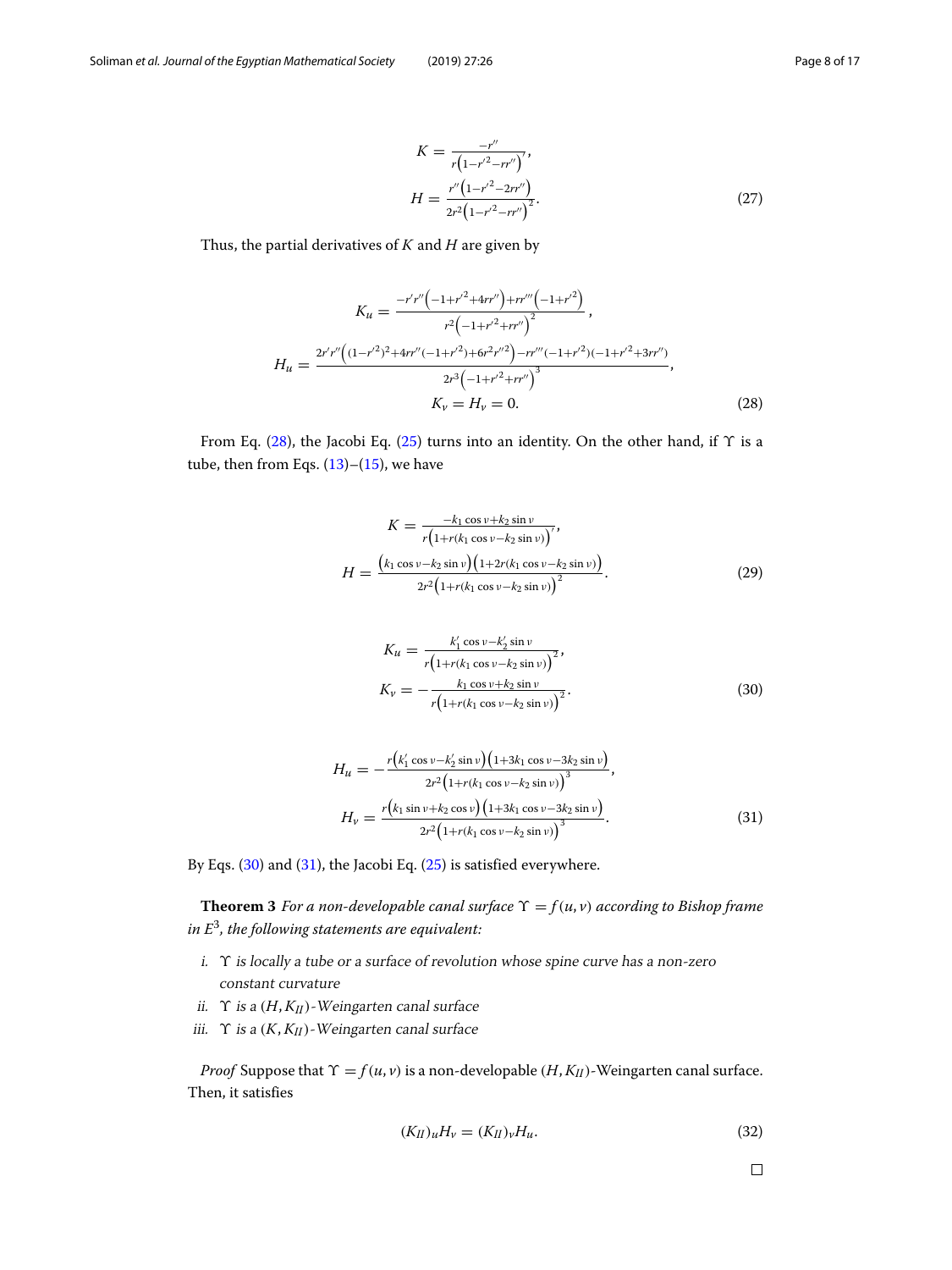By Eq.  $(22)$ , we have

$$
H_{\nu}\left\{\frac{\partial B}{\partial u}\left(r^{2}p^{2}q^{2}\right)-B\frac{\partial\left(r^{2}p^{2}q^{2}\right)}{\partial u}\right\}=H_{u}\left\{\frac{\partial B}{\partial v}\left(r^{2}p^{2}q^{2}\right)-B\frac{\partial\left(r^{2}p^{2}q^{2}\right)}{\partial v}\right\}.\tag{33}
$$

Comparing the coefficients of the highest degree of Eq. [\(13\)](#page-4-4) regarding  $\cos^{13} v$  with the help of Eqs.  $(21)–(24)$  $(21)–(24)$  $(21)–(24)$ , we have

$$
6r^6r'k_1^{10}k_2^3\sin^{10}\theta = 0.
$$

Thus, we have  $k_1 = 0$  or  $k_2 = 0$  or both  $k_1 = 0$  and  $k_2 = 0$  or  $r' = 0$ ,  $\sin \theta \neq 0$ . If  $r' = 0$ , then  $r(u)$  =constant. From Eqs. [\(19\)](#page-5-4), [\(22\)](#page-6-2), [\(23\)](#page-6-4), and [\(24\)](#page-6-3) and comparing the coefficients of cos 6ν in both sides, we have

$$
\frac{3k_1^5k_2(k_1k_1'+k_2k_2')}{(k_1\cos\nu-k_2\sin\nu)^2(1+rk_1\cos\nu-rk_2\sin\nu)^5}=0,
$$
 then we have

<span id="page-8-0"></span>
$$
3k_1^5k_2(k_1k_1'+k_2k_2')=0.\t\t(34)
$$

From Eq. [\(34\)](#page-8-0), we have both  $k_1 = 0$  and  $k_2 = 0$  which implies that the Gaussian curvature  $K = 0$  (i.e.,  $\Upsilon$  is a  $(K, K_H)$ -Weingarten canal surface.) Conversely, if the canal surface ϒ is a tube or a surface of revolution whose spine curve has a non-zero constant curvature, then from Eqs.  $(17)$  and  $(18)$  we have

$$
(r^2p^2q^2) = r^2r''^2\left(1 - r'^2 - rr''\right)^2,
$$

$$
B = \frac{1}{2} \Big( -2r''^2(-1+2rr''g\text{fmj})\big( -r+(-1+r^2)r'' \big) + r'^6(r''-rr''^2) + r'^2\big(r''+5rr''^2\big) + (2-6r^2)r''^3 - rr''^2\big) + r'^4\big( -r''(2+3rr'') + 2rr''^2\big) - rr'r^{(3)} + 2rr'^3r^{(3)} - rr'^5r^{(3)}\big),
$$

<span id="page-8-1"></span>
$$
K_{II} = H - \left(\frac{1}{4r^2r''^2\left(-1+r'^2+rr''\right)^2}\right) \begin{pmatrix} -r'^2r''\left(-1+r'^2\right)^2 + r(-1+r'^2) \\ +6r^2r''^3\left(-1+r'^2\right) + 4r^3r''^4 - 2r''^3 \\ (-1+r'^2+2rr'') + rr'(-1+r'^2)^2 \\ (r'r''^2+r^{(3)}) \end{pmatrix},\tag{35}
$$

$$
\frac{\partial B}{\partial u} = \frac{1}{2} \Big( 3r'^3 r''^2 (-1 + r'^2) + 8r'r''^4 - r'^3 r''^2 (-1 + r'^2)^2 + 6(-1 + r'^2)r''^2 r^{(3)}
$$
  
\n
$$
- 16r^3 r''^3 r^{(3)} - 6r^2 r''^2 (4r'r''^2 + 3(-1 + r'^2)r^{(3)}) + r(-r'^6 (r''^2)' + r''r^{(3)}
$$
  
\n
$$
(-5 + 16r''^2) - r''^2 (r''^2)' - 16r''r^{(3)}) + r'^4 (2(r''^2)' - 11r''r^{(3)})
$$
  
\n
$$
+ r'(22r''^3 - 2r''^3 - r^{(4)}) + 2r'^3 (-12r''^3 + 4r''^3 + r^{(4)}) - r'^5 (6r''^3 + r^{(4)})
$$
  
\n
$$
\frac{\partial B}{\partial v} = 0, \frac{\partial (r^2 p^2 q^2)}{\partial u} = 2rr''(-1 + r'^2 + rr'')(r'r''(-1 + r'^2 + 4rr'')
$$
  
\n
$$
+ r(-1 + r'^2 + 2rr'')r'''), \frac{\partial (r^2 p^2 q^2)}{\partial v} = 0, (K_{II})_v = 0,
$$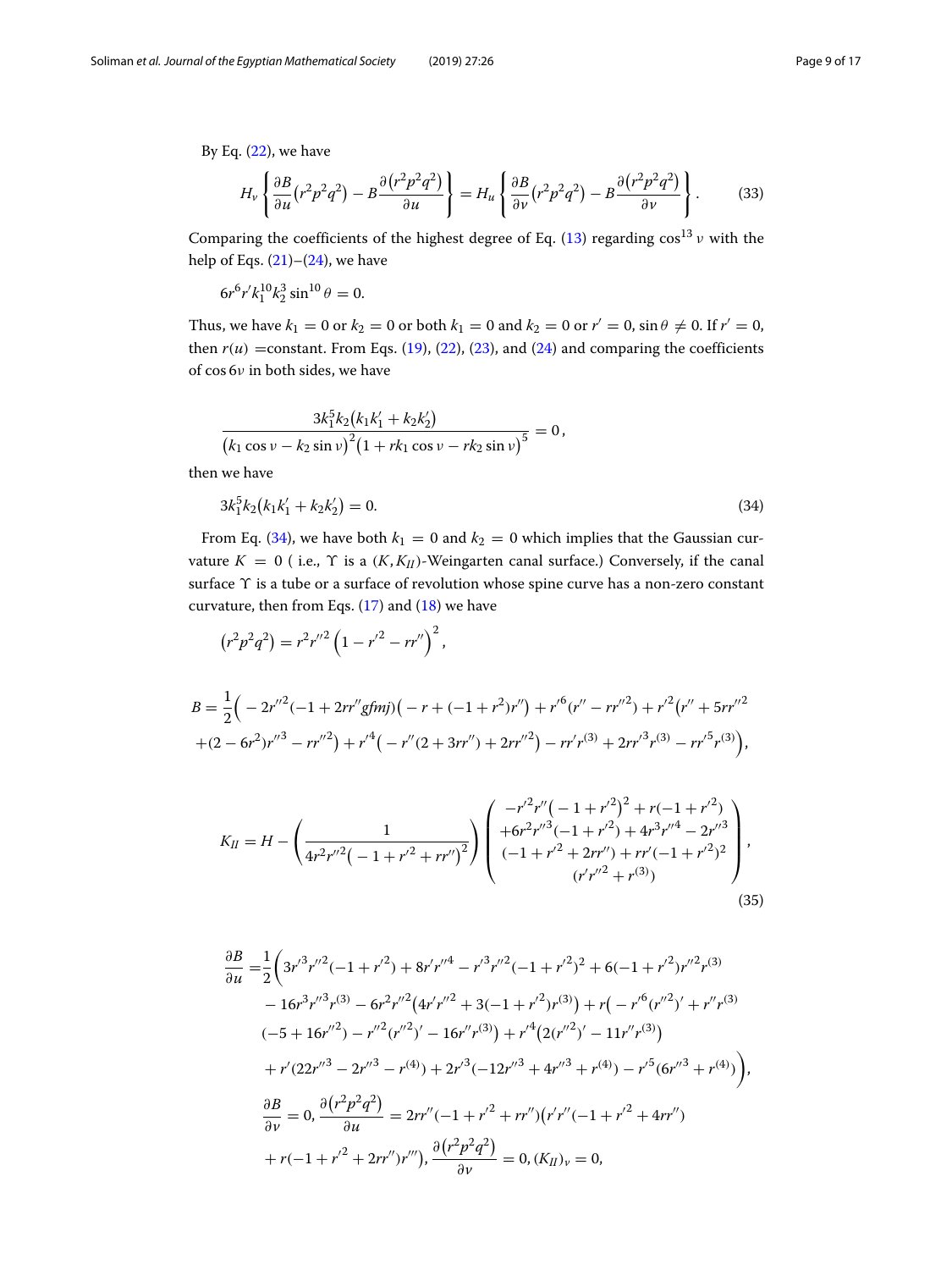.

$$
(K_{II})_{u} = \left(\frac{-1}{4r^{2}r''^{3}\left(-1+r''^{2}+rr''\right)^{2}}\right)
$$
\n
$$
\begin{pmatrix}\nr'^{9}r''^{2}\left(-2+rr''\right)+3r^{2}r'^{4}r''^{2}\left(1-3rr''\right)r^{(3)}+r^{2}r'^{6}r''^{2}\left(-1+2rr''\right)r^{(3)}\\r^{2}r''^{2}\left(-1+rr''\right)\left(-1+2rr''\right)r^{(3)}+r^{2}r'^{2}r''^{2}\left(-3-2rr''\left(-5+rr''\right)\right)r^{(3)}\\r'^{7}\left(6r''^{2}-2rr''^{3}+r^{2}r''^{4}+2r^{2}r^{(3)^{2}}-r^{2}r''r^{(4)}\right)+rr'\\4r''^{3}\left(-1+rr''\right)\left(1+rr''\left(-1+2rr''\right)\right)+2r\left(-1+2rr''\right)r^{(3)^{2}}+rr''\left(1-rr''\right)r^{(4)}\\r'^{3}\left(2r''^{2}\left(1+4rr''\left(-1+rr''\right)\left(-1+2rr''\right)\right)+2r^{2}\left(3-4rr''\right)r^{(3)^{2}}+r^{2}r''\right)\\(-3+2rr'')r^{(4)}-r^{5}\left(3rr''^{3}-15r^{2}r''^{4}+6r^{3}r''^{5}+6r^{2}r^{(3)^{2}}\right)\\-r^{2}r''\left(4rr^{(3)^{2}}+3r^{(4)}+r''^{2}\left(6+r^{3}r^{(4)})\right)\end{pmatrix}
$$

By using Eq. [\(28\)](#page-7-0) and the above equations, the Jacobi Eq. [\(25\)](#page-6-1) converts to an identity. In case that the canal surface  $\Upsilon$  is a tube whose spine curve has a non-zero constant curvature, it satisfies the Jacobi Eq. [\(25\)](#page-6-1). Using a similar substantiation advanced above, we have the same results for the cases of  $(K, K_H)$ -Weingarten canal surfaces and  $(K, K_H)$ Weingarten canal surfaces according to Bishop frame in *E*3. This completes the proof.

## $(x, y)$ -linear Weingarten canal surface according to Bishop frame in  $E<sup>3</sup>$

<span id="page-9-0"></span>First, we study some special (*x*, *y*)-linear Weingarten canal surface with Bishop frame in  $E<sup>3</sup>$  including developable canal surfaces, minimal canal surfaces, and the canal surfaces with vanishing second Gaussian curvature.

<span id="page-9-2"></span>**Remark 1** *The* (*x*, *y*)*-linear Weingarten canal surfaces are considered as a natural generalization of canal surfaces with constant Gaussian curvature, constant mean curvature, or constant second Gaussian curvature.*

**Theorem 4** *A canal surface*  $\Upsilon = f(u, v)$  *according to Bishop frame in*  $E^3$  *is developable if and only if it is a circular cylinder or a circular cone.*

*Proof*  $\Upsilon = f(u, v)$  is developable if and only if its Gaussian curvature  $K = 0$ . From Eq. [\(14\)](#page-4-6), we have  $q = 0$ . Also, from Eq. [\(13\)](#page-4-4), we get

$$
q = \sin \theta (-k_1 \cos \nu + k_2 \sin \nu + \theta') = \sin \theta (-k_1 \cos \nu + k_2 \sin \nu) + r'' = 0.
$$
 (36)

<span id="page-9-1"></span> $\Box$ 

From Eq. [\(36\)](#page-9-1), we have  $r'' = 0$  and  $k_1 = k_2 = 0$  (i.e.,  $\kappa = 0$ ). Therefore,  $r(u) = c_1 u + c_2$ , where  $c_1$  and  $c_2$  are constants and  $c_1 \neq \pm 1$  or (else  $\sin \theta$ , a contradiction). Then,  $\Upsilon$  is a circular cylinder if  $c_1 = 0$  or a circular cone if  $c_1 \neq 0$  and  $c_1 \neq \pm 1$ .

**Theorem 5** *A canal surface*  $\Upsilon = f(u, v)$  *according to Bishop frame in*  $E^3$  *is minimal if and only if it is a catenoid.*

*Proof* Since  $\Upsilon$  is minimal if and only if its mean curvature  $H = 0$ , then Eq. [\(15\)](#page-4-5) implies

<span id="page-9-3"></span>
$$
2p - \sin^2 \theta = 0,
$$
  
\n
$$
\sin^2 \theta + 2r \sin \theta (k_1 \cos \nu - k_2 \sin \nu) - 2rr'' = 0.
$$
\n(37)

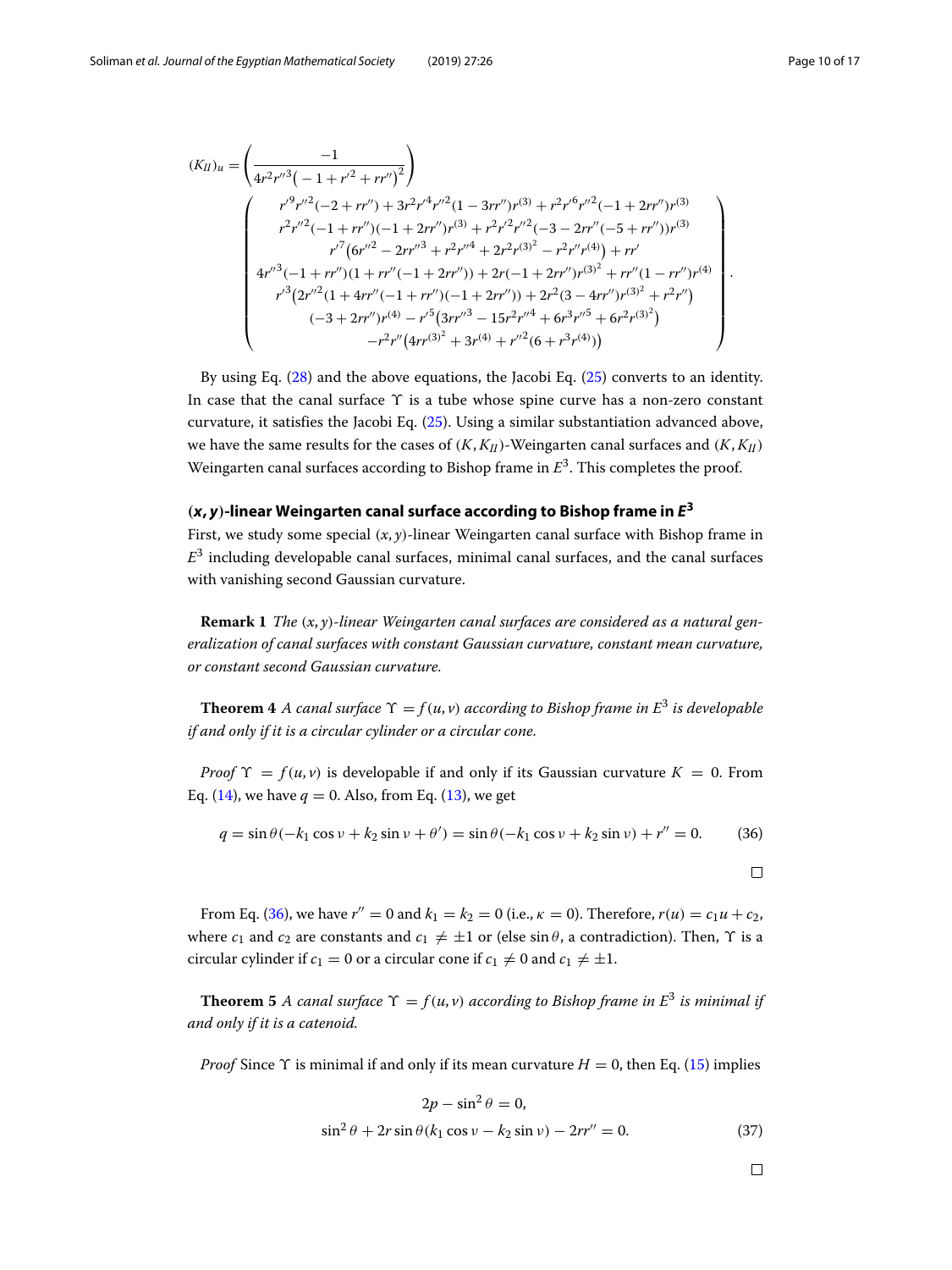Then, we have  $\sin^{\theta} -2rr'' = 0$  and  $2r \sin \theta (k_1 \cos \nu - k_2 \sin \nu)$ . Since  $r \neq 0$  and  $\sin \theta$ , then  $k_1 \cos v - k_2 \sin v = 0$  implies that  $\kappa = 0$  and  $\Upsilon$  is a surface of revolution. It is well known that the only minimal surface of revolution is the catenoid.

It is recognized that a minimal surface satisfied that  $K_{II} = 0$ . However, a surface with vanishing second Gaussian curvature is not necessary to be minimal [\[6\]](#page-16-15).

**Theorem 6** *A non-developable canal surface*  $\Upsilon = f(u, v)$  *according to Bishop frame in*  $E^3$  *with vanishing second Gaussian curvature*  $K_{II} = 0$  *is a surface of revolution which satisfies*

$$
-2rr''^{2}(-1+rr'')(-1+2rr'')+r'^{6}(r''-rr''^{2})+r'^{2}(r''+5rr''^{2}-6r^{2}r''^{3}-rr''^{2})
$$

$$
+r'^{4}(-r''(2+3rr'')+2rr''^{2})+(-rr'+2rr'^{3}-rr'^{5})r'''=0.
$$
 (38)

*Proof* When  $K_{II} = 0$ , we have from Eq. [\(19\)](#page-5-4)

$$
H = -\frac{B}{2r^2p^2q^2}, B = -q^3(2p - \sin^2\theta),
$$
  

$$
B = \frac{-1}{2048} \sum_{i=0}^{6} \sum_{j=-6}^{6} \sin\theta \left(\gamma_{i,j} \cos(i\nu + j\theta) + \delta_{i,j} \sin(i\nu + j\theta)\right).
$$

All the coefficients of Eq. [\(19\)](#page-5-4),  $\gamma_{i,j}$  and  $\delta_{i,j}$ , are vanished exept  $\gamma_{1,0}$  and  $\delta_{1,0}$ , then we have  $k_1 = k_2 = 0$  which implies that  $\kappa = 0$ . Then, the canal surface is a surface of revolution. Furthermore, by Eqs.  $(27)$  and  $(35)$ , we have

$$
\frac{1}{2}\left(-2rr''^2(-1+rr'')(-1+2rr'') + r'^6(r''-rr''^2) + r'^2(r''+5rr''^2-6r^2r''^3-rr''^2) +r'^4(-r''(2+3rr'') + 2rr''^2) + (-rr' + 2rr'^3 - rr'^5)r''' \right) = 0.
$$

Now, we study some properties of (*x*; *y*)-linear Weingarten canal surfaces. Without losing generality, we may assume that  $c = 1$  in  $ax + by = c$ .

<span id="page-10-0"></span>**Theorem** 7 *A canal surface*  $\Upsilon = f(u, v)$  *according to Bishop frame in*  $E^3$  *is a*  $(K, H)$ *linear Weingarten canal surface if and only if it is one of the following surfaces:*

- *i*.  $\Upsilon$  tube with radius  $r = \frac{b}{a}$ ,
- i.. ϒ surface of revolution such as

$$
f(u, v) = \Big( -r(u) \cos v \sin \theta, \sin v \sin \theta, u + \cos \theta \Big),
$$

where  $r(u)$  is given by Eq.  $(41)$ .

*Proof* A (*K*, *H*)-linear Weingarten canal surface satisfied

$$
aK + bH = 1,
$$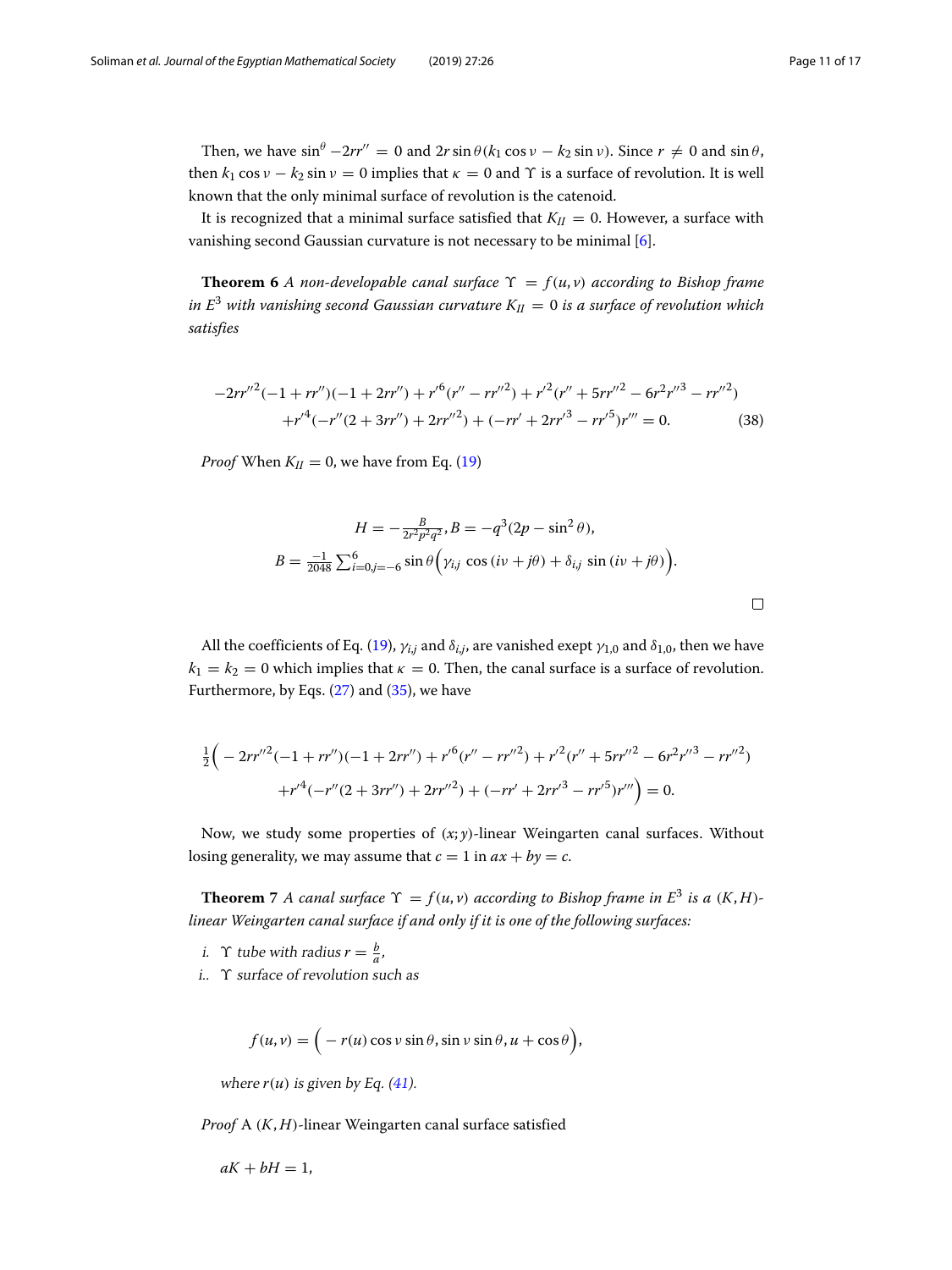where  $a, b \in R$ , and  $(a, b) \neq (0, 0)$ . From Eqs. [\(14\)](#page-4-6) and [\(15\)](#page-4-5), we have

$$
(-b + ar) \left(\sin \theta (k_1 \cos \nu - k_2 \sin \nu)\right)
$$
  

$$
\begin{pmatrix} 2r \left(\sin \theta (k_1 \cos \nu - k_2 \sin \nu) - r''\right)^2 + \sin \theta (k_1 \cos \nu - k_2 \sin \nu) \\ \left(-2r^2 \left(1 - r'^2 + r \left(\sin \theta (k_1 \cos \nu - k_2 \sin \nu) - r''^2\right)\right)^2 + (-b + 2ar) \\ \left((1 - r'^2) \left(\sin \theta (k_1 \cos \nu - k_2 \sin \nu) - r''^2\right) - (-b + 2ar)\right) \\ \left((1 - r'^2) r'' + 2r^2 \left(1 - r'^2 + rr''\right)^2\right) \\ -(-b - 2ar) (-1 + r'^2) r'' + 2r(-b + ar) r''^2 - 2r^2 (-1 + r'^2 + rr'')^2 \end{pmatrix} = 0.
$$

<span id="page-11-1"></span>Therefore, we get

$$
(-b + ar) \left(\sin \theta (k_1 \cos \nu - k_2 \sin \nu)\right)
$$
  

$$
\left(\frac{2r \left(\sin \theta (k_1 \cos \nu - k_2 \sin \nu) - r''\right)^2 + \sin \theta (k_1 \cos \nu - k_2 \sin \nu)}{\left(-2r^2 \left(1 - r'^2 + r \left(\sin \theta (k_1 \cos \nu - k_2 \sin \nu) - r''^2\right)\right)^2 + (-b + 2ar)\right)}\right) = 0, (39)
$$
  

$$
\left(\frac{(1 - r'^2)(\sin \theta (k_1 \cos \nu - k_2 \sin \nu) - r'^2) - (-b + 2ar)}{(1 - r'^2)r'' + 2r^2(1 - r'^2 + rr'')^2)}\right)
$$

<span id="page-11-2"></span>and

$$
-(-b - 2ar)(-1 + r'^2)r'' + 2r(-b + ar)r''^2 - 2r^2(-1 + r'^2 + rr'')^2 = 0.
$$
 (40)

**Case 1** *From Eq.* [\(39\)](#page-11-1), if  $k_1 = k_2 = 0$ , this mean that  $\kappa = 0$ . Thus,  $\Upsilon$  is a surface of *revolution and its radial function satisfies Eq. [\(40\)](#page-11-2)*

$$
-(b-2ar)(-1+r^2)r'' + 2r(-b+ar)r''^2 - 2r^2(-1+r^2+rr'')^2 = 0.
$$

<span id="page-11-0"></span>*Solving the above equation, we get*

$$
u = c_2 \pm \int \sqrt{\frac{c_1 + r(b - ar + r^3)}{r(b - ar + r^3)}} dr,
$$
\n(41)

*where*  $c_1$  *and*  $c_2$  *are constants* [\[23\]](#page-16-16)*. Since*  $\kappa = 0$ *, we assume that the spine curve can be taken as the following form*  $\alpha(u) = (0, 0, u)$  *and*  $T(u) = (0, 0, 1)$ *,*  $P(u) = (1, 0, 0)$ *, and*  $M(u) = (0, 1, 0)$ *. Then,*  $f(u, v)$  *can be expressed by* 

$$
f(u,v) = \Big( -r(u) \cos v \sin \theta, \sin v \sin \theta, u + \cos \theta \Big),
$$

*where r*( $u$ ) *is given by Eq.* [\(41\)](#page-11-0)*.* 

**Case 2** If  $\kappa \neq 0$ , then  $-b + ar = 0$ . Hence,  $r = \frac{b}{a}$  is a non-zero constant,  $f(u, v)$  is a tube. *Note that*  $\Upsilon = f(u, v)$  *is a circular cylinder if*  $k_1 = k_2 = \kappa = 0$  *and*  $-b + ar = 0$ *.* 

<span id="page-11-3"></span>**Corollary 1** *The canal surface*  $\Upsilon = f(u, v)$  *according to Bishop frame in*  $E^3$  *which has non-zero constant Gaussian curvature is a surface of revolution such as*

$$
f(u,v) = \Big( -r(u) \cos v \sin \theta, \sin v \sin \theta, u + \cos \theta \Big),
$$

*where r*(*u*) *is given by Eq.* [\(42\)](#page-12-0)*.*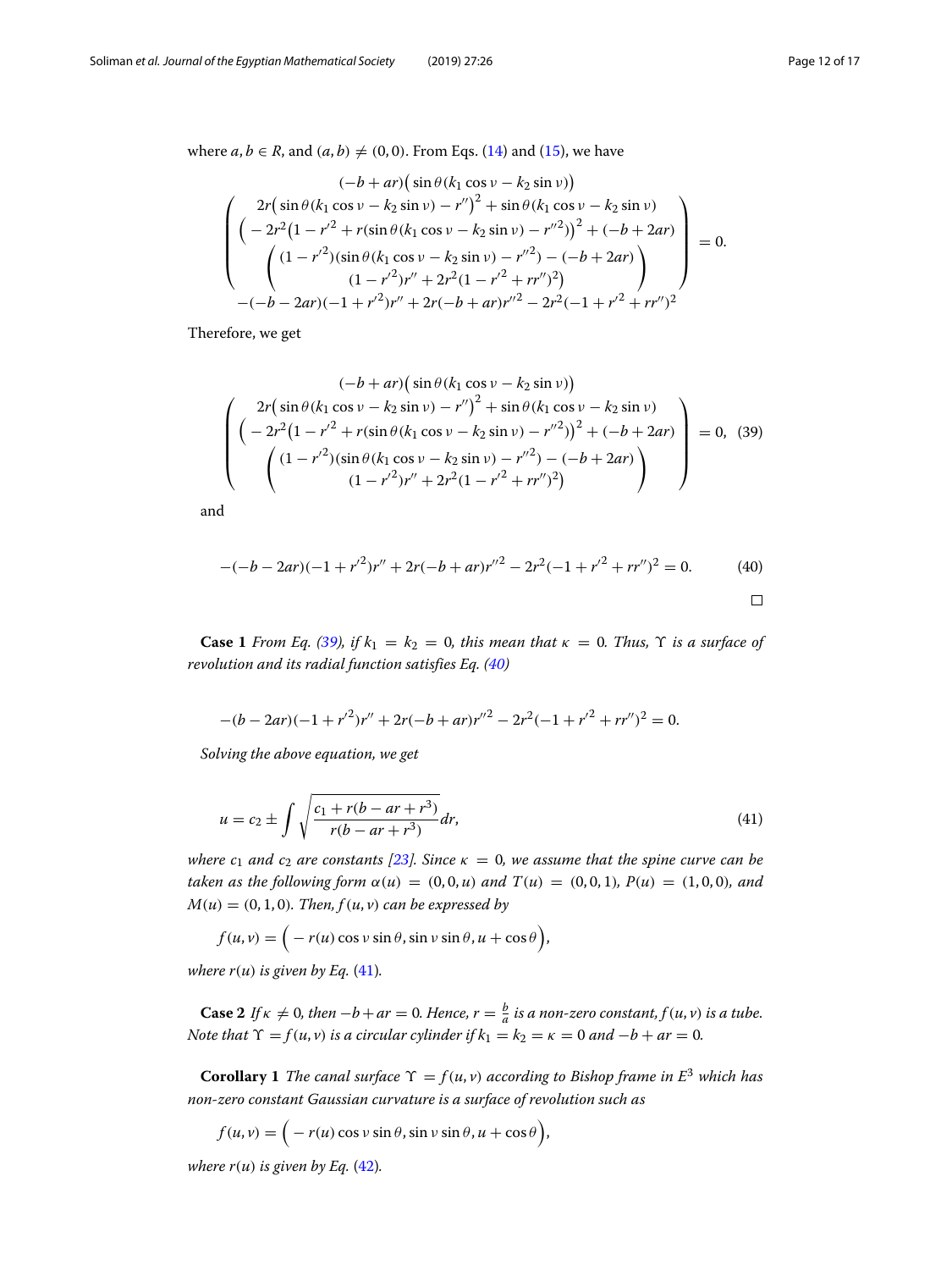$\Box$ 

 $\Box$ 

*Proof* By Remark [1](#page-9-2) and Theorem [7](#page-10-0) with  $b = 0$ ,  $\Upsilon$  has non-zero constant Gaussian curvature  $K = \frac{1}{a}$ . Then,  $\Upsilon$  cannot be a tube and it is a surface of revolution. Additionally, by a similar development as was given in Theorem [7,](#page-10-0)  $\Upsilon$  can be expressed by

<span id="page-12-0"></span>
$$
f(u,v) = \Big( -r(u) \cos v \sin \theta, \sin v \sin \theta, u + \cos \theta \Big),
$$

in which  $r(u)$  is given by

$$
u = c_2 \pm \int \sqrt{\frac{c_1 + r(-ar + r^3)}{r(-ar + r^3)}} dr,
$$
\n(42)

where  $c_1$ *andc*<sub>2</sub> are constants [\[23\]](#page-16-16).

**Corollary 2** *The canal surface*  $\Upsilon = f(u, v)$  *according to Bishop frame in*  $E^3$  *which has non-zero constant mean curvature is a surface of revolution such as*

$$
f(u,v) = \Big( -r(u) \cos v \sin \theta, \sin v \sin \theta, u + \cos \theta \Big),
$$

*where r*( $u$ ) *is given by Eq.* [\(43\)](#page-12-1)*.* 

*Proof* By Remark [1](#page-9-2) and Theorem [7](#page-10-0) with  $a = 0$ ,  $f(u, v)$  has non-zero constant mean curvature  $H = \frac{1}{b}$ . Similarly, as Corollary [1,](#page-11-3)  $f(u, v)$  is a surface of revolution and it can be expressed by

$$
f(u,v) = \Big( -r(u) \cos v \sin \theta, \sin v \sin \theta, u + \cos \theta \Big),
$$

in which, *r*(*u*) is given by

<span id="page-12-1"></span>
$$
u = c_2 \pm \int \sqrt{\frac{c_1 + r(b + r^3)}{r(b + r^3)}} \, dr,\tag{43}
$$

where  $c_1$ *andc*<sub>2</sub> are constants [\[23\]](#page-16-16).

**Theorem 8** *A non-developable canal surface*  $\Upsilon = f(u, v)$  *according to Bishop frame in E*<sup>3</sup> *is a* (*H*, *KII*)*-linear Weingarten canal surface if and only if it is an open part of a surface of revolution satisfies*

$$
r''(-ar'^{2}(-1+2r'^{2}+r'^{4})+r(-2(a+2r)+4(a+2r)r'^{2}-(a+4r)r'^{4}+ar'^{6})r''-2(b+r^{2}(3a+4r))(-1+r'^{2})r''^{2}-4r(b+r^{2}(a+r))r''^{3})
$$

$$
-arr'(-1+r'^{2})^{2}r^{(3)}=0,
$$
(44)

*where a, b*  $\in$  *R, and*  $(a, b) \neq (0, 0)$ *.* 

*Proof* Suppose  $f(u, v)$  is a  $(H, K<sub>II</sub>)$ -linear Weingarten canal surface. It satisfies

$$
aK_{II}+bH=1,
$$

where  $a, b \in R$ , and  $(a, b) \neq (0, 0)$ . From Eqs. [\(15\)](#page-4-5) and [\(16\)](#page-5-0), we have

$$
\frac{-a}{2048(r^2p^2q^2)} \sum_{i=0,j=-6}^{6} \sin \theta \left( \xi_{i,j} \cos(i\nu+j\theta) + \eta_{i,j} \sin(i\nu+j\theta) \right) + b \frac{q(2p-\sin^2\theta)}{2r^2p^2} = 1.
$$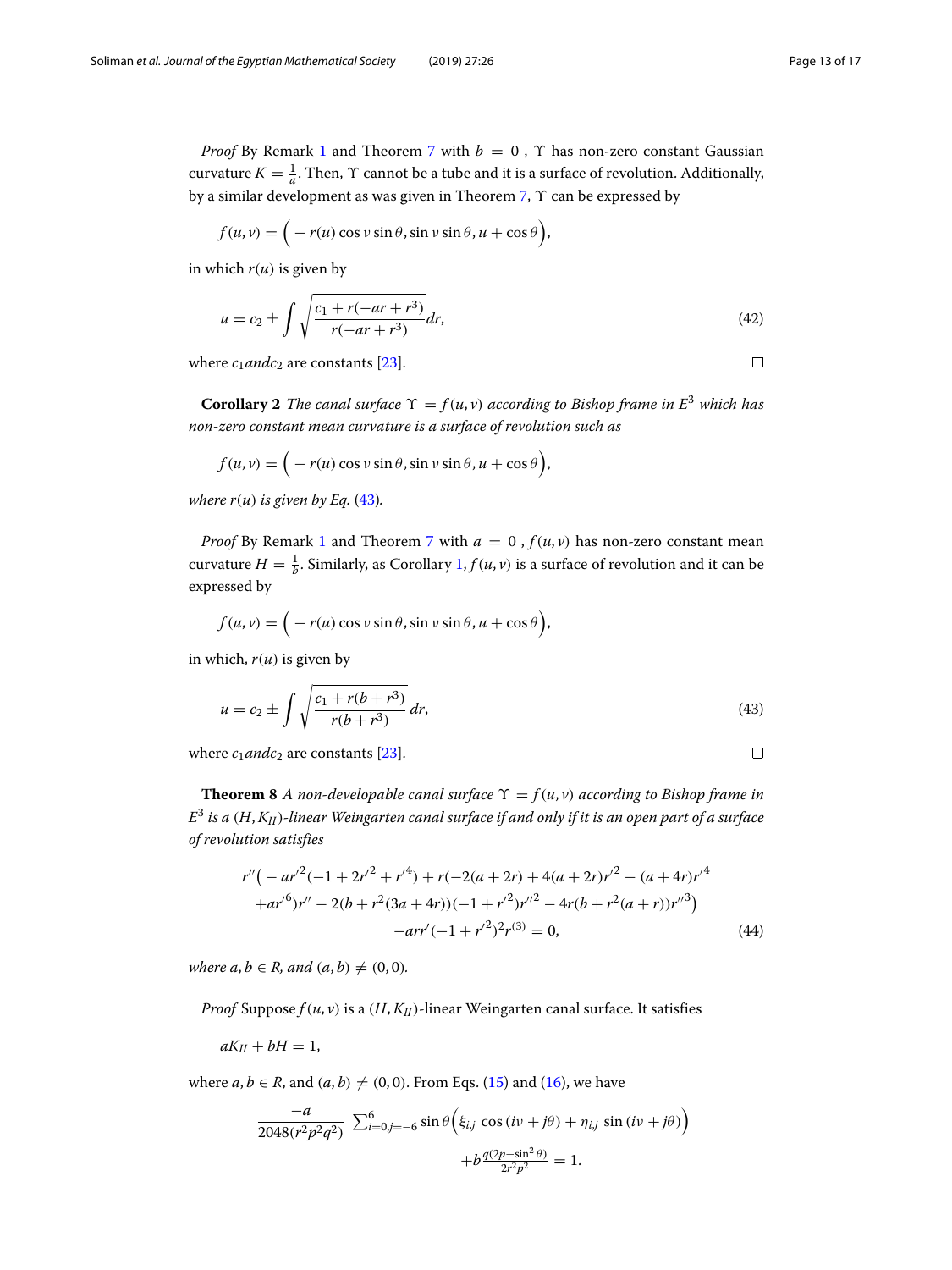6

Then

<span id="page-13-0"></span>
$$
-a \sum_{i=0,j=-6}^{6} \sin \theta \left( \xi_{i,j} \cos(i\nu+j\theta) + \eta_{i,j} \sin(i\nu+j\theta) \right)
$$
  

$$
= 2048 \left( r^2 p^2 q^2 \right) \left( 1 - b \frac{q(2p - \sin^2 \theta)}{2r^2 p^2} \right),
$$
  

$$
-a \sum_{i=0,j=-6}^{6} \sin \theta \left( \xi_{i,j} \cos(i\nu+j\theta) + \eta_{i,j} \sin(i\nu+j\theta) \right)
$$
  

$$
= -512 \left( \sin^4 \theta \left( k_1 \cos \nu - k_2 \sin \nu - \theta' \right)^2 \left( -2r^2 + 2r^2 \cos 2\theta - 2brk_1^2 - 2r^4 k_1^2 \right) \right.
$$
  

$$
+ \sin (\nu + \theta) (-bk_1 - 4r^3 k_1) + \sin (\nu - \theta) \left( bk_1 + 4r^3 k_1 \right) - 2brk_2^2 - 2r^4 k_2^2 \right.
$$
  

$$
+ \cos (\nu + \theta) \left( -bk_2 - 4r^3 k_2 \right) + \cos (\nu - \theta) \left( bk_2 + 4r^3 k_2 \right) + \sin 2\nu (4brk_1 k_2 + 4r^4 k_1 k_2) + \cos 2\nu (-2brk_1^2 - 2r^4 k_1^2 + 2brk_2^2 + 2r^4 k_2^2) - 4br\theta'^2 - 4r^4 \theta'^2
$$
  

$$
+ \sin \theta (2b\theta' + 8r^3\theta') + \cos \nu \left( 8brk_1 \theta' + 8r^4\theta' k_1 \right) \sin \nu (-8br\theta' k_2 - 8r^4\theta' k_2) \right). \tag{45}
$$

By comparing the coefficient of cos  $5v$ , sin  $5v$  in Eq. [\(45\)](#page-13-0), we have

$$
a \sin \theta \xi_5 = 0,
$$
  
\n
$$
a \sin \theta \left( -92r^2 k_1^5 + 920r^2 k_1^3 k_2^2 - 460r^2 k_1 k_2^4 \right) = 0,
$$
  
\n
$$
a \sin \theta \eta_5 = 0,
$$
  
\n
$$
a \sin \theta \left( 460r^2 k_1^4 k_2 - 920r^2 r^2 k_1^2 k_2^3 + 92k_2^5 \right) = 0.
$$

It is follows that  $k_1 = k_2 = 0$ , this means  $\kappa = 0$ . Thus, the surface is a surface of revolution. From Eqs. [\(27\)](#page-7-3) and [\(37\)](#page-9-3), we have

$$
r''(-ar'^{2}(-1+2r'^{2}+r'^{4})+r(-2(a+2r)+4(a+2r)r'^{2}-(a+4r)r'^{4}+ar'^{6})r''
$$
  
-2(b+r<sup>2</sup>(3a+4r))(-1+r'<sup>2</sup>)r'<sup>2</sup> - 4r(b+r<sup>2</sup>(a+r))r'<sup>3</sup>) - arr'(-1+r'<sup>2</sup>)<sup>2</sup>r<sup>(3)</sup> = 0,

**Theorem 9** *A non-developable canal surface*  $\Upsilon = f(u, v)$  *according to Bishop frame in E*<sup>3</sup> *is a* (*K*, *KII*)*-linear Weingarten canal surface if and only if it is an open part of a surface of revolution satisfies*

$$
2r''\left(a(r'-r'^3)^2 - r(-1+r'^2)(-2(a+2r) + 2(a+2r)r'^2 + ar'^4)r'' -2r(-2b+3ar+4r^2)(-1+r'^2)r''^2 - 4r^2(-b+r(a+r))r''^3\right) - 2arr'(-1+r'^2)^2r^{(3)} = 0,
$$
\n(46)

*where a, b*  $\in$  *R, and*  $(a, b) \neq (0, 0)$ *.* 

*Proof* Suppose  $f(u, v)$  is a  $(K, K<sub>II</sub>)$ -linear Weingarten canal surface. It satisfies

 $aK_{II} + bK = 1$ ,

where  $a, b \in R$ , and  $(a, b) \neq (0, 0)$ . From Eqs. [\(15\)](#page-4-5) and [\(16\)](#page-5-0), we have

$$
\frac{-a}{2048(r^2p^2q^2)}\sum_{i=0,j=-6}^{6} \sin\theta \left(\xi_{i,j}\cos\left(i\nu+j\theta\right) + \eta_{i,j}\sin\left(i\nu+j\theta\right)\right) + b\left(\frac{-q}{rp}\right) = 1
$$

$$
-a\sum_{i=0,j=-6}^{6} \sin\theta \left(\xi_{i,j}\cos\left(i\nu+j\theta\right) + \eta_{i,j}\sin\left(i\nu+j\theta\right)\right)
$$

$$
= 2048(r^2p^2q^2)\left(1 - b\left(\frac{-q}{rp}\right)\right),
$$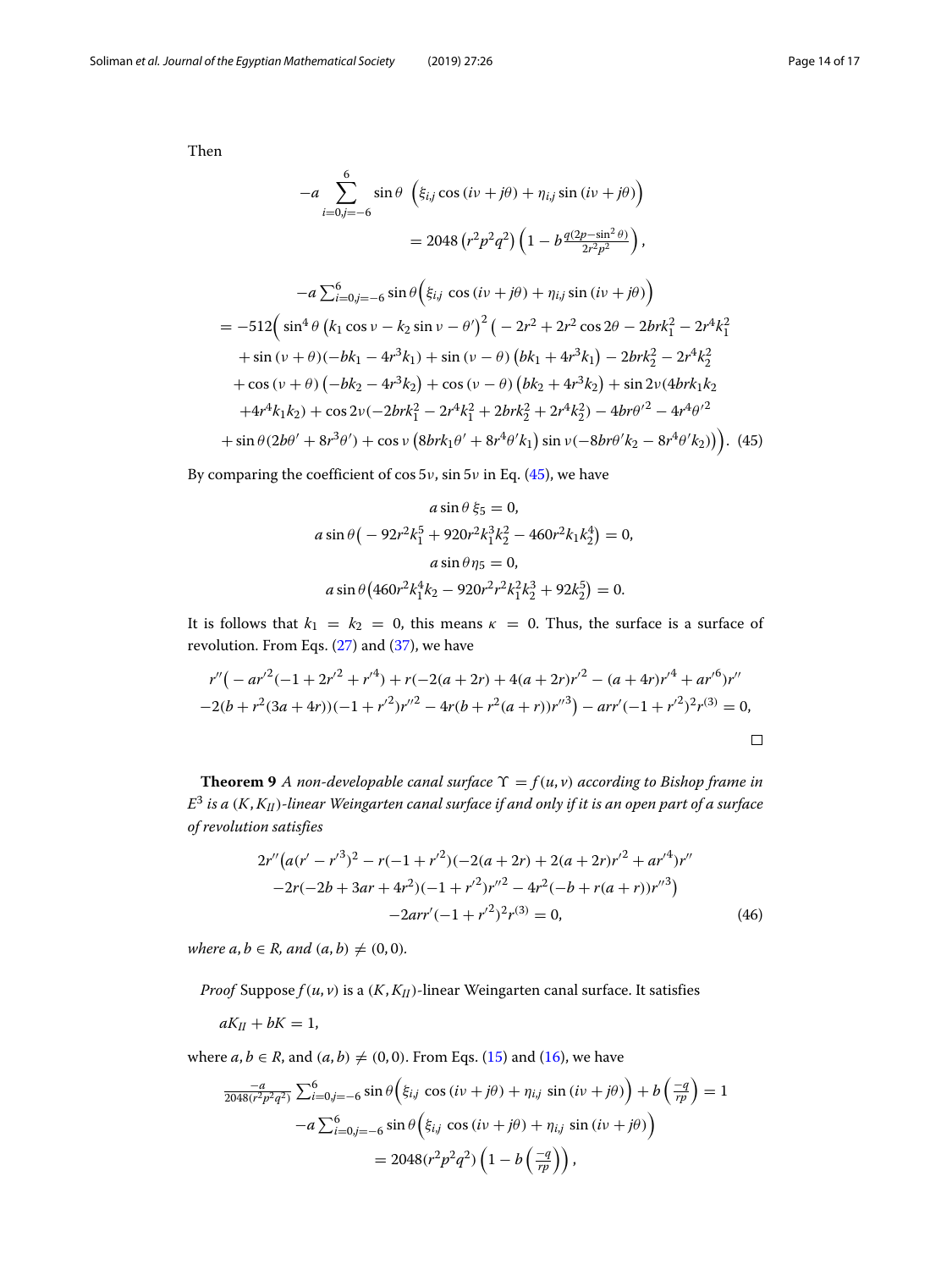<span id="page-14-0"></span>
$$
- a \sum_{i=0,j=-6}^{6} \sin \theta \Big( \xi_{i,j} \cos (iv + j\theta) + \eta_{i,j} \sin (iv + j\theta) \Big)
$$
  
= 2048 \Big( r \sin^4 \theta (k\_1 \cos v - k\_2 \sin v - \theta')^2 \Big( \sin \theta + r k\_1 \cos v - r k\_2 \sin v  
- r\theta' \Big) \Big( r \sin \theta + \cos v (-bk\_1 + r^2 k\_1) + \sin v (bk\_2 - r^2 k\_2) + b\theta' - r^2 \theta' \Big) \Big). (47)

By comparing the coefficient of cos  $5v$ , sin  $5v$  in Eq. [\(47\)](#page-14-0), we have

$$
a \sin \theta \xi_5 = 0,
$$
  
\n
$$
a \sin \theta \left( -92r^2 k_1^5 + 920r^2 k_1^3 k_2^2 - 460r^2 k_1 k_2^4 \right) = 0,
$$
  
\n
$$
a \sin \theta \eta_5 = 0,
$$
  
\n
$$
a \sin \theta \left( 460r^2 k_1^4 k_2 - 920r^2 k_1^2 k_2^3 + 92k_2^5 \right) = 0.
$$

From the above equations, we have  $k_1 = k_2 = 0$ ; this means  $\kappa = 0$ . Thus, the surface is a surface of revolution. From Eqs. [\(27\)](#page-7-3) and [\(37\)](#page-9-3), we have

$$
2r''\left(a(r'-r'^3)^2 - r(-1+r'^2)(-2(a+2r) + 2(a+2r)r'^2 + ar'^4)r'' -2r(-2b+3ar+4r^2)(-1+r'^2)r''^2 - 4r^2(-b+r(a+r))r'^3\right) - 2arr'(-1+r'^2)^2r^{(3)} = 0.
$$

 $\Box$ 

**Corollary 3** *The canal surface*  $\Upsilon = f(u, v)$  *according to Bishop frame in*  $E^3$  *which has non-zero second Gaussian curvature is an open part of a surface of revolution satisfies*

$$
2r''\left(a(r'-r'^3)^2 - r(-1+r'^2)(-2(a+2r) + 2(a+2r)r'^2 + ar'^4)r'' -2r(-2b+3ar+4r^2)(-1+r'^2)r''^2 - 4r^2(-b+r(a+r))r''^3\right) - 2arr'(-1+r'^2)^2r^{(3)} = 0.
$$

*At last, we study the* (*x*, *y*)*-linear Weingarten canal surface f* (*u*, *v*) *according to Bishop frame in*  $E^3$  *which satisfies*  $K_{II} = K$  *and*  $K_{II} = H$ *, respectively.* 

**Theorem 10** *A non-developable canal surface*  $\Upsilon = f(u, v)$  *according to Bishop frame in*  $E^3$  *satisfying*  $K_{II} = K$  *a surface of revolution which satisfies* 

$$
r'^{6}r''(-1+rr'')+r'^{4}r''(2+rr'')+r'^{2}r''(-1+4r(-1+r'')r''+6r^{2}r''^{2})
$$
  
+2rr''<sup>2</sup>(1-(2+3r)r''+2r(1+r)r''^{2})+rr'r^{(3)}-2rr'^{3}r^{(3)}+rr'^{5}r^{(3)}=0,

 $where \, a, b \in R, \, and \, (a, b) \neq (0, 0).$ 

*Proof* When  $K_{II} = K$ , we have by Eqs. [\(14\)](#page-4-6) and [\(16\)](#page-5-0)

$$
\frac{1}{2048(r^2p^2q^2)}\sum_{i=0,j=-6}^{6} \sin\theta \left(\xi_{i,j}\cos(i\nu+j\theta) + \eta_{i,j}\sin(i\nu+j\theta)\right) = \frac{-q}{rp}.\tag{48}
$$

Comparing the coefficient of cos  $5v$ , sin  $5v$  in Eq. [\(48\)](#page-14-1), we have

<span id="page-14-1"></span>
$$
a \sin \theta \xi_5 = 0,
$$
  
\n
$$
a \sin \theta \left( -92r^2 k_1^5 + 920r^2 k_1^3 k_2^2 - 460r^2 k_1 k_2^4 \right) = 0,
$$
  
\n
$$
a \sin \theta \eta_5 = 0,
$$
  
\n
$$
a \sin \theta \left( 460r^2 k_1^4 k_2 - 920r^2 k_1^2 k_2^3 + 92k_2^5 \right) = 0.
$$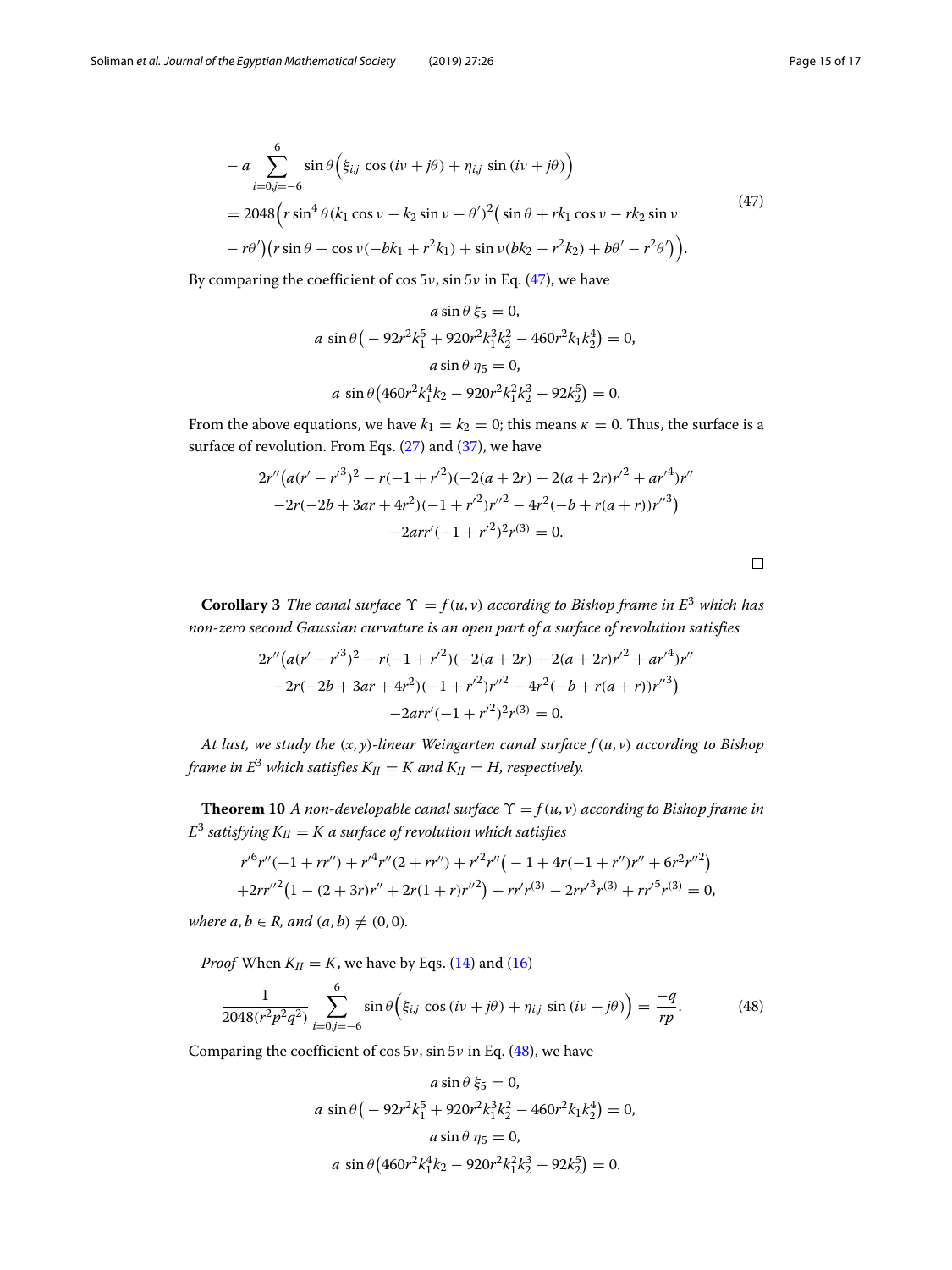From the above equations, we have  $k_1 = k_2 = 0$ ; this means  $\kappa = 0$ . Then, the canal surface  $\Upsilon$  is a surface of revolution. From Eqs. [\(27\)](#page-7-3) and [\(37\)](#page-9-3), we have

$$
r'^{6}r''(-1+rr'')+r'^{4}r''(2+rr'')+r'^{2}r''(-1+4r(-1+r'')r''+6r^{2}r''^{2})
$$
  
+2rr''^{2}(1-(2+3r)r''+2r(1+r)r''^{2})+rr'r^{(3)}-2rr'^{3}r^{(3)}+rr'^{5}r^{(3)}=0,

**Theorem 11** *For a non-developable canal surface*  $\Upsilon = f(u, v)$  *according to Bishop frame in*  $E^3$  *satisfying*  $K_{II} = H$ *, then the canal surface is a surface of revolution which satisfies* 

$$
r'^{6}r''(-1+rr'') + r'^{4}r''(2+rr'')+2r''^{2}(r+r''-3r^{2}r''-2rr''^{2}+2r^{3}r''^{2})
$$
  

$$
-r'^{2}(r''+4rr''^{2}+r''^{3}(2-6r^{2}))+rr'r^{(3)}-2rr'^{3}r^{(3)}+rr'^{5}r^{(3)}=0.
$$

*Proof* When  $K_{II} = H$ , from Eq. [\(19\)](#page-5-4), we have

$$
B = \frac{-1}{2048} \sum_{i=0,j=-6}^{6} \sin \theta \left( \gamma_{i,j} \cos (iv + j\theta) + \delta_{i,j} \sin (iv + j\theta) \right),
$$

$$
\gamma_{5,6} = \gamma_{5,-6} = r^2 k_1^5 - 10r^2 k_1^3 k_2^2 + 5r^2 k_1 k_2^4 = 0,
$$
  

$$
\delta_{2,5} = -\delta_{2,-5} = 8rk_1^2 + 8rk_1^4 + 2r^3 k_1^6 - 8rk_2^2 + 2r^3 k_1^4 k_2^2 - 8rk_2^4 - 2r^3 k_1^2 k_2^4 - 2r^3 k_2^6 = 0.
$$

Considering the coefficient of cos (5 $\nu$  + 6 $\theta$ ), sin (2 $\nu$  + 5 $\theta$ ) in *B*, we get  $k_1 = k_2 = 0$ ; this means  $\kappa = 0$ . Thus, the surface is a surface of revolution; we have from Eqs. [\(27\)](#page-7-3) and [\(37\)](#page-9-3)

$$
r'^{6}r''(-1+rr'') + r'^{4}r''(2+rr'') + 2r''^{2}(r+r'' - 3r^{2}r'' - 2rr''^{2} + 2r^{3}r''^{2})
$$
  

$$
-r'^{2}(r'' + 4rr''^{2} + r''^{3}(2-6r^{2})) + rr'r^{(3)} - 2rr'^{3}r^{(3)} + rr'^{5}r^{(3)} = 0.
$$

## **Conclusion**

In this article, we found a particular Weingarten and linear Weingarten varieties of a canal surface obtained by the Bishop frame in Euclidean 3-space  $E<sup>3</sup>$  and we found the necessary and sufficient conditions of equations in terms of the Gaussian curvature, the mean curvature. On the premise of those equations, we have introduced some canal surfaces. In the future, we will try to find a comparison between the Weingarten and linear Weingarten varieties of canal surface in the Bishop frame and canal surface in Darboux frame and we will try to find the geodesic and asymptotic in Bishop frame and Darboux frame.

#### **Acknowledgements**

We wish to express our profound thanks and appreciation to the editor and the referees for their comments and suggestions to improve the paper.

#### **Authors' contributions**

All authors read and approved the final manuscript.

**Funding** Not applicable.

**Availability of data and materials** Not applicable.